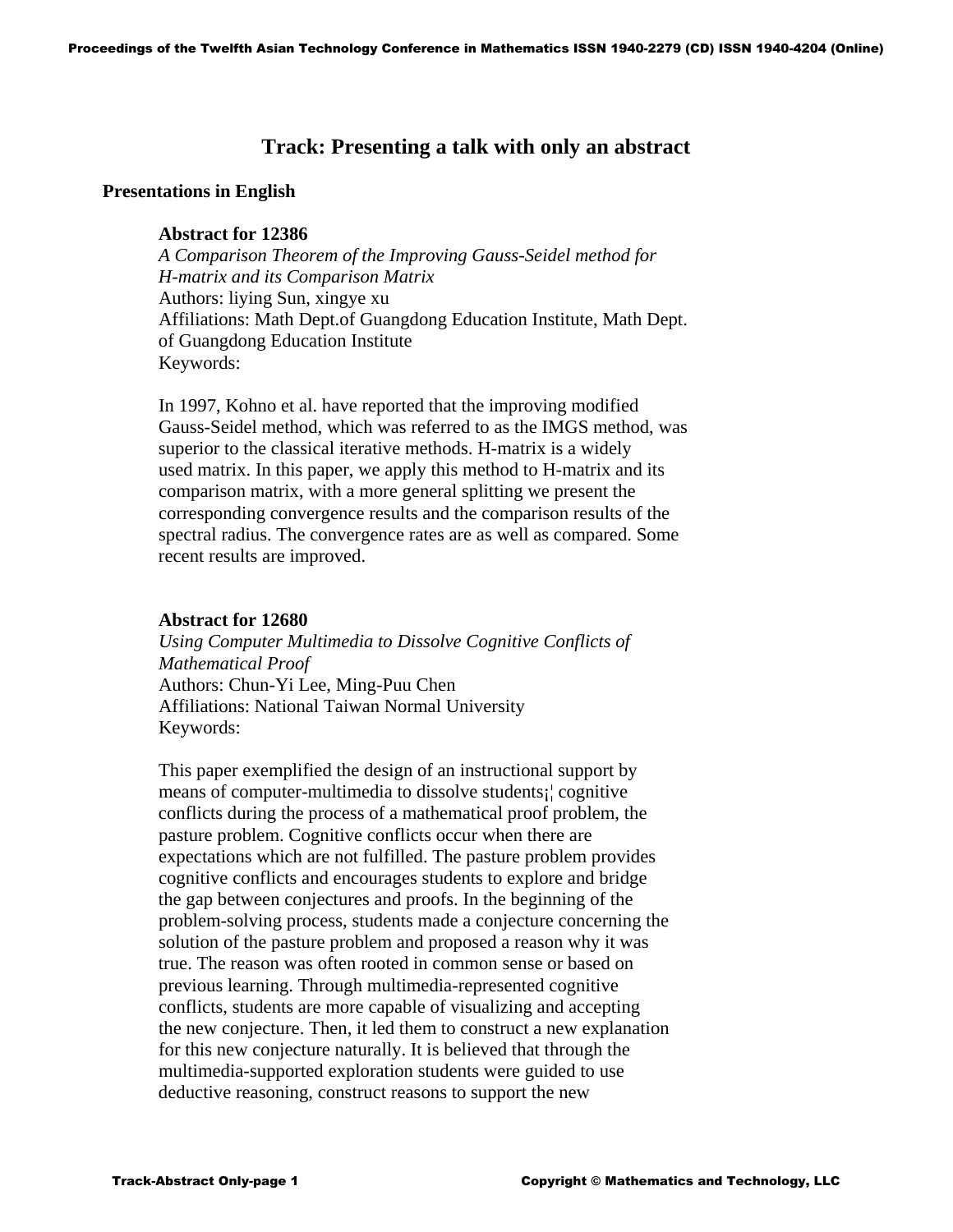conjecture, and be motivated to solve the pasture problem. Full paper will appear at the second issue of eJMT (http://www.radford.edu/ejmt)

## **Abstract for 12724**

Two explorations with Cabri 3D leading to two theorems Authors: Jean-Jacques Dahan Affiliations: IREM of Toulouse Keywords:

Topics: Applications using Dynamic/Interactive Geometry or/and CAS Exploring the volume of the convex envelope of a net of a cube with Cabri 3D, as the net opens and closes will lead to a conjecture about the maximum of this volume. We will prove this conjecture. We will also solve experimentally the problem of the tessellation of a cylinder with equilateral triangles after the observation of a picture taken in the convention enter of Hong Kong. The proof will be exposed. Eventually we will present quasitesselations to illustrate the Schwarz paradox in relation with the lateral area of a cylinder

## **Abstract for 12726**

 *The process of discovery of a theorem with Cabri 3D*  Authors: Jean-Jacques Dahan Affiliations: IREM of Toulouse Keywords:

 We will show all the stages of our experimental research to prove a theorem about the quasi tesselation of a cylinder with equilateral triangles. These stages are discribed with the theoretical frame I have developed in my research work (Ph D thesis). We will particularly show the levels of geometry during this research (praxeologies G1, G2, G1 informatique and G2 informatique). We will compare to what we can expect from students during their process of discovery.

## **Abstract for 12727**

 *Helping teachers to Develop Self Learning Package using MicroSoft Office*  Authors: Che-yin Suen, Boon Cheok Toh Affiliations: Hong Kah SEcondary School, Hong Kah Secondary School, Singapore Keywords:

Many self-leaning packages have been developed. Parents are unhappy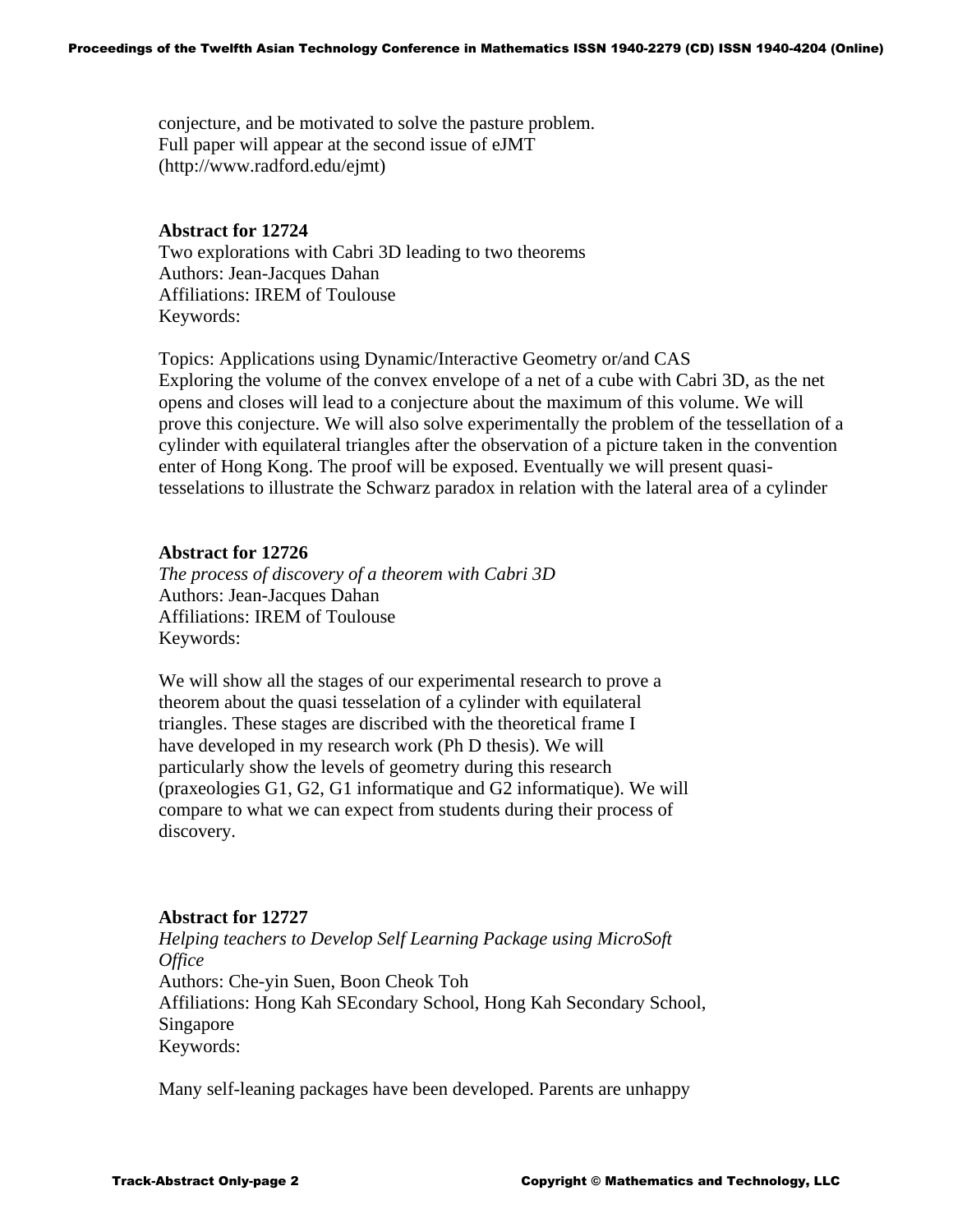to pay the on-line package subscription for their children to learn mathematics. Teachers also feel that these packages are not tailored for their own pupils. The authors used Excel to develop some lessons so that pupils can learn in an environment which they are familiar with. Parents need not to pay a single cent. Teachers can modify the contents easily to fit their pupils' need. As the author used Macro and sliders in their development, all leaning is interactive. Furthermore, the examples are not static. Pupils may have many different examples during their learning.

### **Abstract for 12729**

 *Transfer of spatial visualization: Training with discrete, composite transformations in USA, Taiwan and Turkey*  Authors: Helen Gerretson, Glenn Smith, Yuan Yuan, Sinan Olkun Affiliations: University of South Florida, Chung Yuan Christian University, Ankara University Keywords:

 Problem: The learning and transfer of spatial skills, such as spatial visualization (SV) and mental rotation (MR), although important to mathematics, remain resistant to educators and researchers best efforts to teach them. Through re-testing and practice, people improve spatial skills within a narrow context, but such context-specific improvements have not transferred globally to other contexts.

 Research question: We investigated whether: a) composition of discrete transformations (mental rotation, reflection, dilation, and translation), b) in multiple contexts, c) using multiple interventions could affect transfer to MR and SV. We also investigated how such spatial learning played out in different countries.

 Method: The study investigated whether six weekly sessions involving interactive software could aid female pre-service elementary teachers in the USA, Taiwan, and Turkey in the transfer of MR and SV, as measured by two standardized tests: Flags test of mental rotation and the Differential Aptitude Test (DAT) space relations subset (surface development). The study employed a pretest, intervention, posttest design with experimental and control groups to compare pre to post improvements in spatial skills between groups within each country. The intervention consisted of six weekly sessions (approximately 15 minutes each) of structured activities, in the computer lab, that used interactive computer programs involving composition of discrete spatial transformations (e.g. 90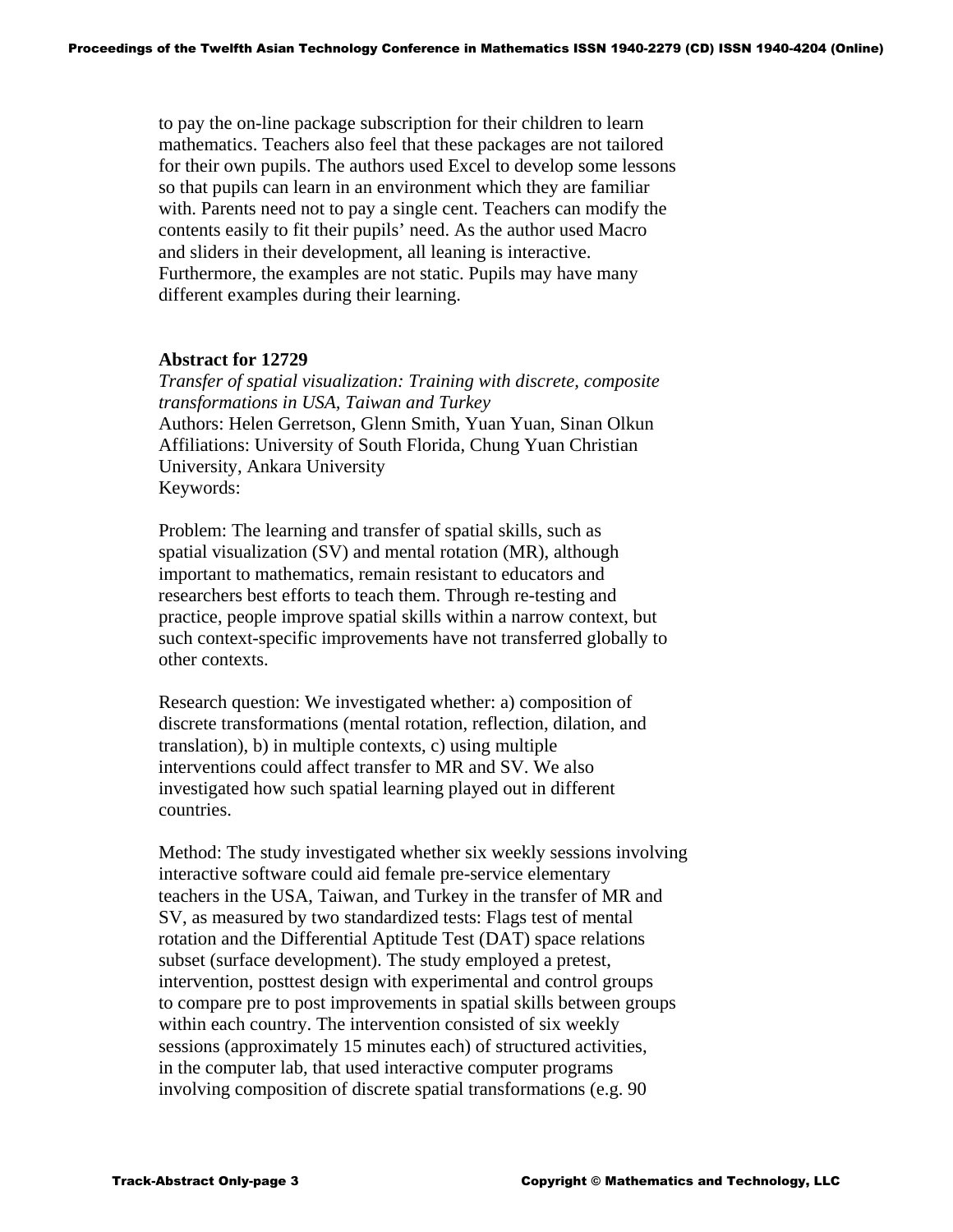degrees of rotation, dilations a factor of two, etc.): NCTM Illuminations applets, Copycat and Mathmagic™. All students were enrolled in the second of a two-course sequence of mathematics methods, however the US course involved geometry content, while the Turkish and Taiwanese courses did not.

 Results: At this writing, data from USA and Turkey are in, but not from Taiwan. See figures 1 and 2. All participants improved on MR from pre to post, but the intervention did not make a difference for MR. For the Turkish students, the training made a significant positive difference for SV.

 Table 1: Flags Mental Rotation test pre to post differences Country Within subjects (all groups) Between groups/between subjects USA SIG.,  $.0001$ ,  $t = 6.33$  Not sig. Turkey SIG.,  $.02$ ,  $t = 2.47$  Not sig.

 Table 2: DAT Spatial Visualization test pre to post differences Country Within subjects (all groups) Between groups/between subjects USA Not sig. Not sig. Turkey SIG.,  $.001$ , t = 3.7 SIG.,  $.05$  ( $.04$ ), F = 4.65

 Implications: Consistent with most prior studies, re-testing, but not training, improved MR. However, based on the significant between-group differences in improvements on the DAT for the Turkish (who were not yet exposed to geometric transformation content), training with composition of discrete transformations may improve multi-step SV and effect transfer.

## **Abstract for 12736**

 *A Study of School Teachers¡¦ Applications of Using Magic Board : a Web-based Virtual Manipulatives*  Authors: Yuan Yuan Affiliations: Chung Yuan Christian University Keywords:

 Usually, school teachers do not have the time neither the skills to produce their own educational materials. Magic Board is a Web-based instructional tool, which includes a virtual collection of pictures and symbols, teachers can use to create learning materials and to design context-oriented learning activities for elementary school students. The researcher gave a three-hour workshop to elementary school teachers in April, 2007. In June, a questionnaire was mailed to those who registered as a member and used Magic Board to design instructional materials on the Web. A total of thirty-one teachers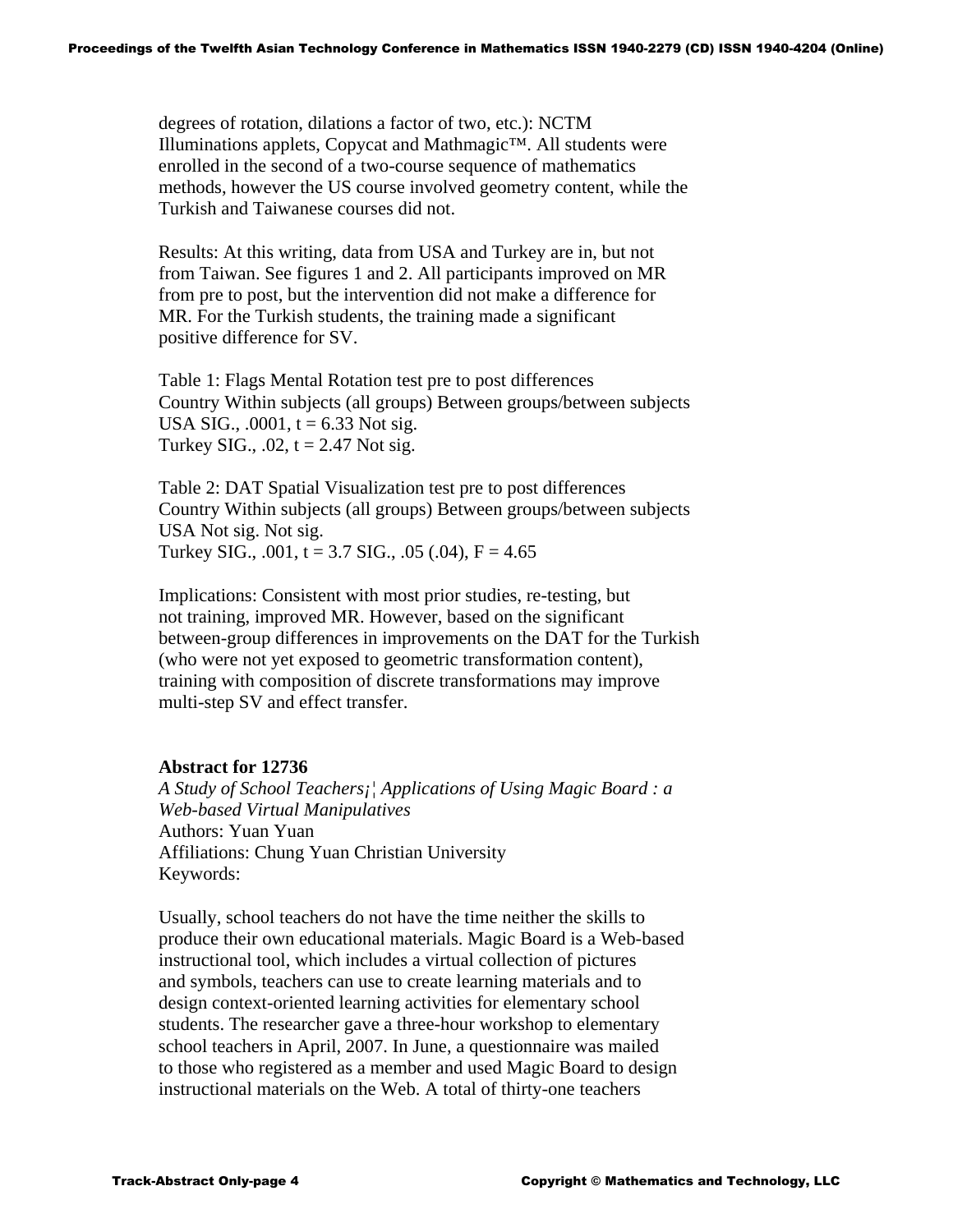were surveyed and three elementary school teachers were interviewed to collect their experience of using Magic Board in school. Research results showed that most school teachers like to use this tool to design instructional materials. They expected to include more conceptual kits, such as fractions and fraction digits and suggested to have ready made activities, so teachers may have more wish to use these virtual manipulative and use them effectively. Interviewing results showed that Magic Board could be used to teach basic number concepts effectively. School students were surprised to see and use this tool to learn mathematics. The three teachers thought that this tool could be used to pose questions easily and to promote students¡¦ conceptual understanding. Suggestions from questionnaire surveys and interviews were useful and used as directions to the improvement of Magic Board.

### **Abstract for 12746**

 *A Mathematical Lesson on the Applications of Differentiation Principles*  Authors: Hong Eng Ding, Wooi Ping Hew, Mohd Hazhar bin Jamal Affiliations: University of Malaya Keywords:

 Differentiation is an important topic in the Additional Mathematics syllabus in the Malaysia upper secondary school curriculum. This topic is used extensively in Engineering where it can be used to investigate or predict the natural characteristics of machineries. The Department of Electrical Engineering in the University of Malaya has developed an E-Learning package for studying induction motor. Differentiation principle was used to determine the maximum torque the motor can generate. This paper presents a lesson on application of differentiation that utilizes the relevant part of the Electrical Engineering E-Learning package. The lesson was being taught to a group of students in an upper secondary school in Malaysia.

 The lesson starts with showing pictures of induction motors from the E-Learning package, so that the students have a clear idea on the machine where differentiation can be applied. A small actual induction motor can also be shown in the classroom. The teacher then shows a PowerPoint slides on the applications of induction motor in everyday life. The torque-speed equation is given. The students are required to differentiate the given equation and equal it to zero (the principle of finding maximum or minimum value). This condition yields an optimum parameter that generates the maximum torque. The students can choose different motors with different characteristics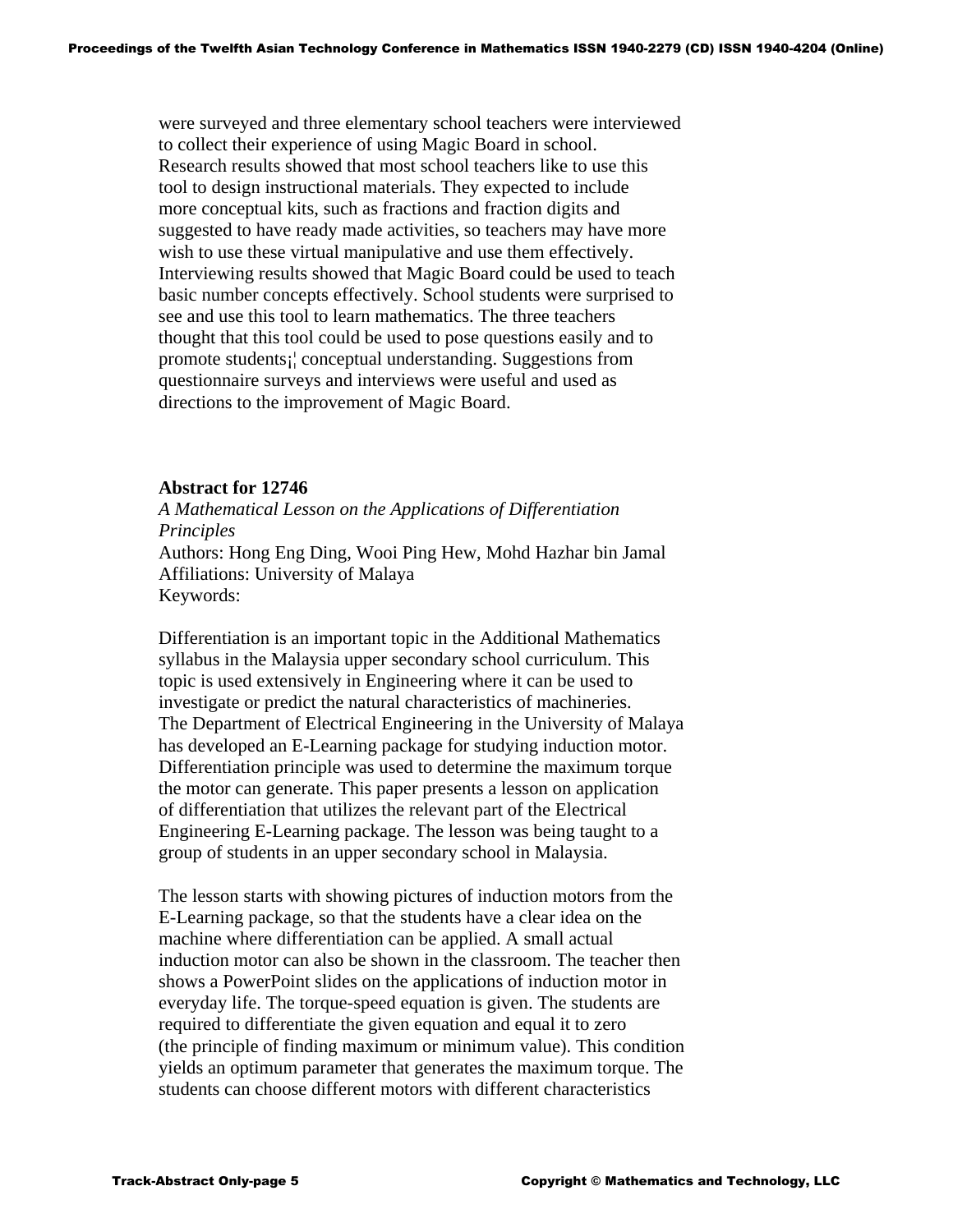to perform the required differentiation in order to obtain the maximum torque. They can check their answers and view the torque-speed curve using the E-Learning package. The teacher then concludes on the practical implications of different torque-speed curves. Furthermore, the students are free to explore other aspect of the E-Learning package to learn more about application of differentiation in Engineering.

 As a result, the students are exposed to the application of differentiation principles using real examples. Using this contextual learning approach, Differentiation will no longer be an abstract topic but actually it could be applied to a real machine that they can see and touch. This arouses the interest of students in the topic of Differentiation and Electrical Engineering. It is a synergy between the tool (Mathematics) and the application (Engineering).

## **Abstract. 12759**

Visualization of Mathematics Against Misconceptions in Computer Graphics Course Authors: Vladimir Nodelman Affiliations: Holon Institute of Technology Keywords:

Topics: Technology and Curriculum Issues

The "Computer Graphics" course is one of intensively utilizing mathematics units in Computer Science studies. Related literature often refers to mathematical notions and techniques in not sufficiently correct, adequate and precise manner in order to obtain a quick result of calculations for real-time rendering (programming games, simulations etc.) This paper presents several ways to prevent misconceptions and mistakes by means of computer modeling and visualization of correspondent mathematical material:

- Visual comparison of two 3D scenes: one, produced by traditionally used algorithms with wrong mathematical model, and the other, based on adequate mathematical understanding.

- Taking into account mathematical features that are missed in studied algorithms and lead to more efficient performance.

- Introduction of new, not studied previously mathematical notions that ensure appropriate and fruitful application.

Proposed educational methods and aids provide solutions in studies of both computer science and mathematics itself.

## **Abstract for 12760**

 *A Graphical Explanation of Fundamental Vector Operations for Engineering Students*  Authors: Hitoshi Nishizawa, Takayoshi Yoshioka Affiliations: Toyota National College of Technology, Dept. of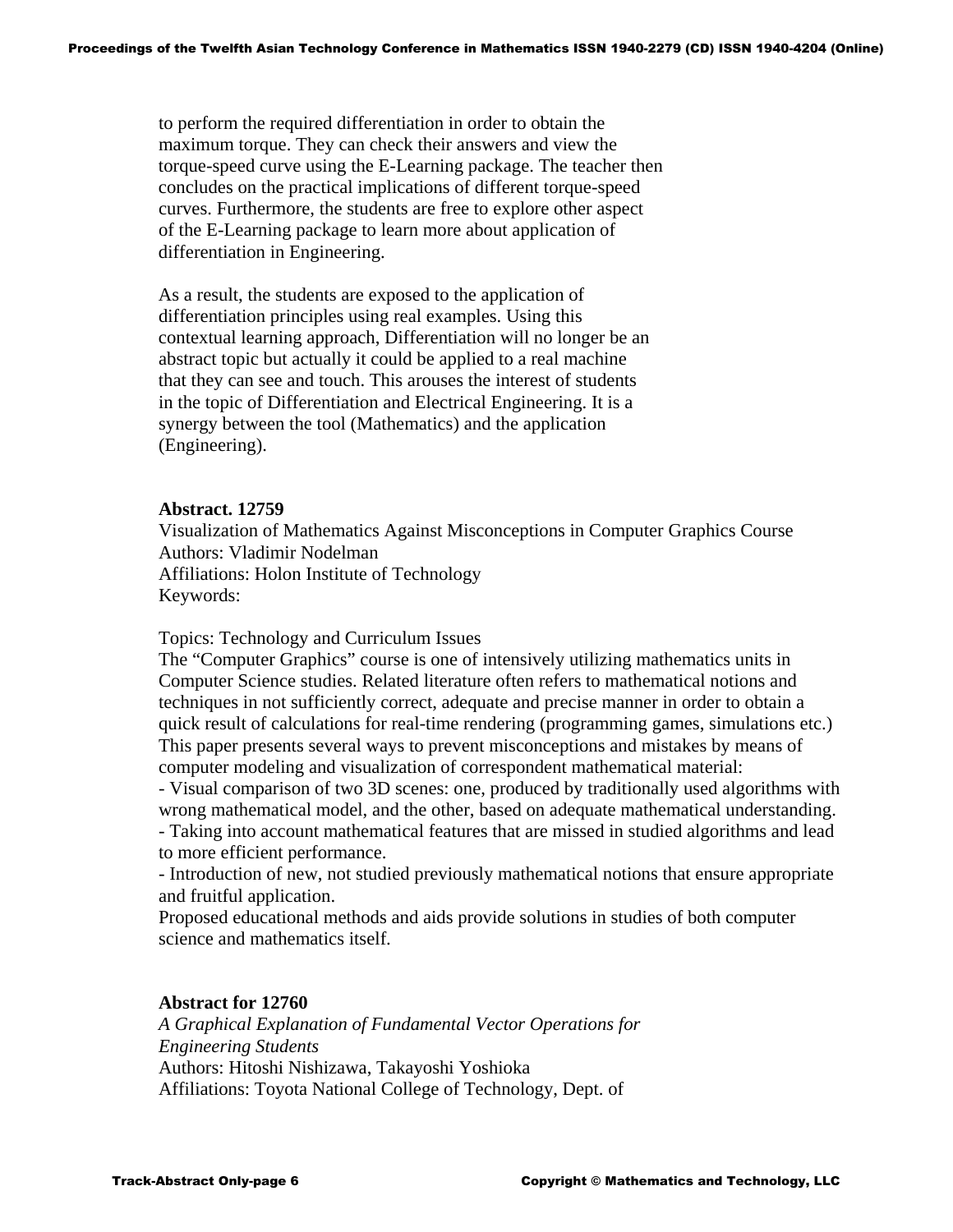Electrical and Electronic Engineering Keywords:

 At the achievement test of fundamental mathematics for third-year students of colleges of technology in Japan, the students in linear algebra was lower than the ones of calculus, trigonometry, or algebra. Many students failed to separate the equation of a straight line in 3D space from the one of a flat surface. Interviews to the students revealed that:

 1) they have memorized those equations just before term-end examinations, but

2) they didn ft have the experience to relate them to graphic objects, so

3) they couldn ft explain how the change in a parameter of the equation affects on the position or direction of the related graphic object, even qualitatively.

 Their knowledge in linear algebra seems to evaporate in thin air because it is not related to the experiences which students feel more reality.

 To improve this situation, we have been building some graphical explanation of vector operations in 2D and 3D space with the help of graphic software. In the explanation, we need:

 1) physical phenomenon which is familiar to engineering students, and its mathematical model,

2) graphic objects in the model, and

3) vector operations and their graphical meanings.

Our explanation and the implementation are described in this paper.

## **Abstract for 12767**

## *Designing Web-based Cognitive Tools to Enhance Teaching and Learning of Mathematical Problem Solving*

 Authors: Luis Tirtasanjaya Lioe, Yanping Fang, Kai Fai Ho Affiliations: Centre for Research in Pedagogy and Practice, National Institute of Education, Singapore, Centre for Research in Pedagogy and Practice, and Curriculum Teaching Unit, National Institute of Education, Singapore., Centre for Research in Pedagogy and Practice, National Institute of Education, Singapore. Keywords:

 Many researchers and cognitive scientists have been exploring effective professional development for teachers that offers flexibility of time and a continuity to ensure successful transfer of learning to teachers' daily practices (Ball and Cohen, 1996; Hapgood, Palincsar, Kucan, Gelpi-Lomangino, & Khasnabis, 2005). This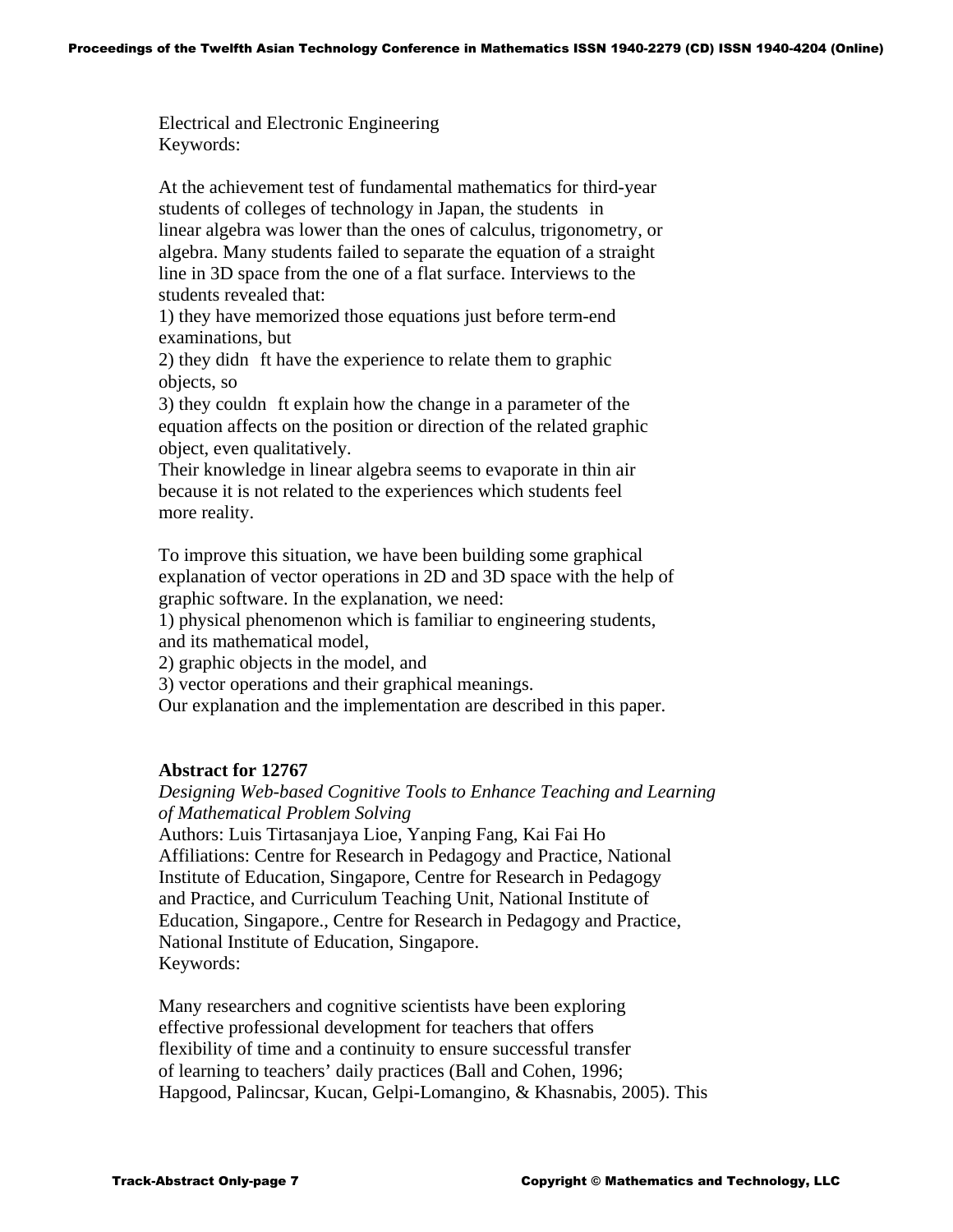paper reports on a large research project which aims at building web-based cognitive tools for teacher professional development in the area of mathematical problem solving (MPS) in upper primary and lower secondary schools in Singapore. To this end, we draw on a rich variety of classroom data to design web-based cognitive tools, such as video cases of teachers' practices, students' problem solving processes (Boaler and Humphreys, 2005) and a databank of mathematical problems. The video cases of teaching practices aim to initiate, through guided discussion forums, a peer-sharing and peer-learning among participant-teachers, while the video cases of students' pair work aim to open discussions among the teachers on students' challenges in solving problems and ways to help students overcome them. Over time, such on-line discussions will be able to build a virtual community of learners (Gee, 2003) through interactive technologies and digital media as teachers pose questions, analyse data, consider different perspectives, and apply new knowledge to their own teaching practice (Baildon & Fang, 2007). Meanwhile, our databank of problems, with wide variety of contexts, rich problem types and multiple solution approaches (Foong, 2002; Frobisher, 1994), serves as a resource to support problem solving activities in classrooms as well as scaffold cognitive processes of various problem-solving strategies. The development of these web-based cognitive tools involves iterative process of improving and evaluation based on feedback from teachers as users. This paper will highlight the design and implementation processes of these cognitive tools as well as the research implications for teachers' professional learning.

## Reference

 Baildon, M. & Fang, Y.P. (2007). A\*Star Project Grant Proposal (Science and Engineering Research Council, SERC)/Agency for Science, Technology & Research (A\*STAR), Singapore

 Ball, D., & Cohen, D.K. (1999). Developing practice, developing practitioners: Toward a practice-based theory of professional education. In L. Darling-Hammond & G. Skyyes (Eds.). Teaching as the learning profession: Handbook of policy and practice (pp. 3-32). San Fransisco: Jossey-Bass.

 Boaler, J. & Humphreys, C. (2005). Connecting mathematical ideas: middle school video cases to support teaching and learning. Heinemann, Portsmouth, NH.

 Foong, P. Y. (2002). The role of problems to enhance pedagogical practices in the Singapore mathematics classroom. The Mathematics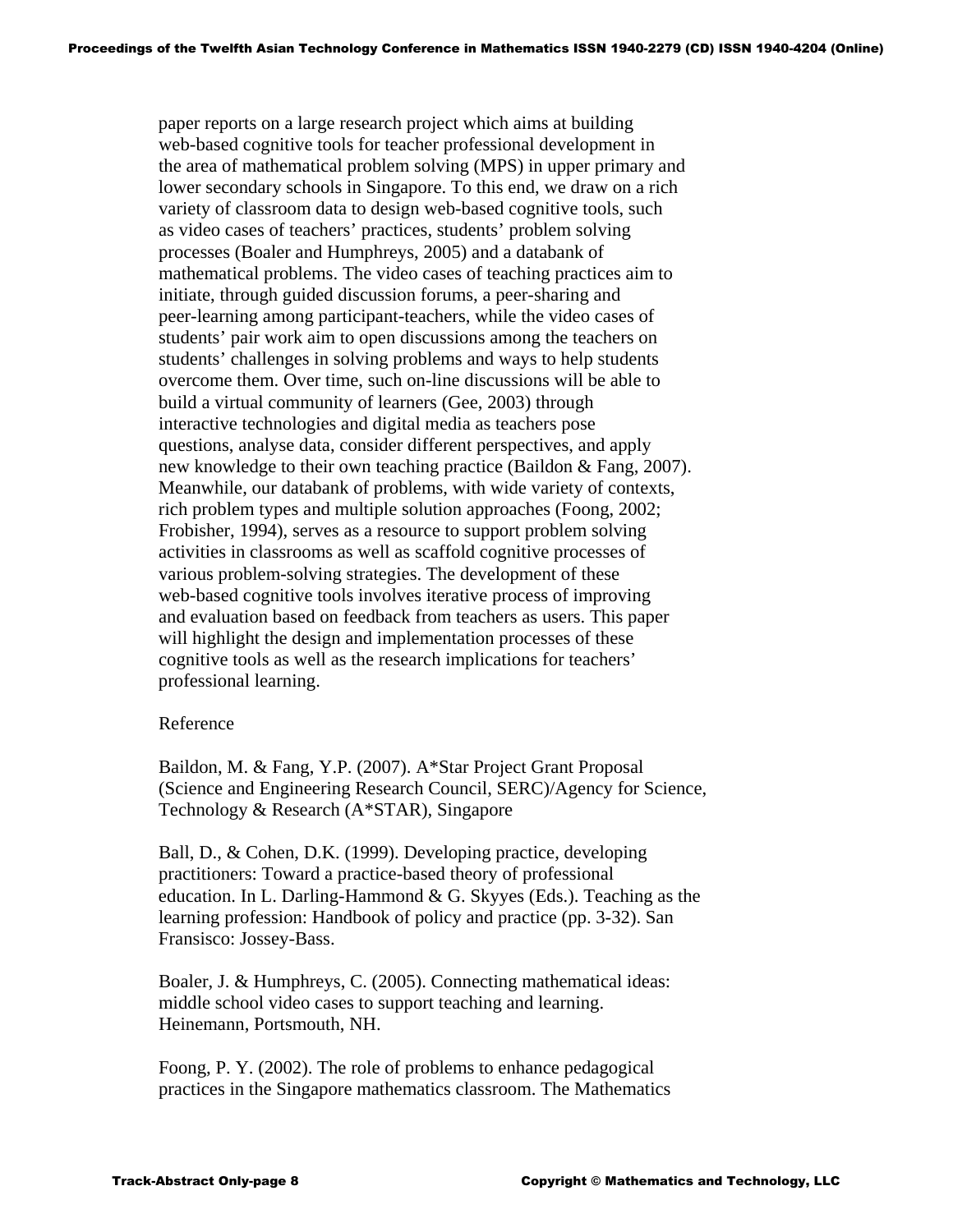Educator, 6(2), 15-31.

 Frobisher, L. (1994). Problems, investigations and an investigative approach. In A. Orton & G. Wain (Eds.), Issues in Teaching Mathematics (pp.150-173). London: Cassell.

 Gee, J. P.(2003). What Video Games Have to Teach Us About Learning and Literacy. New York: Palgrave McMillan.

 Hapgoof, S., Palincsar, A.S., Kucan, L., Gelpi-Lomangino, A., & Khasnabis, D. (2005). Investigating a new measure of teachers' pedagogical content knowledge for teaching informal text comprehension. Paper presented at the annual meeting of the American Educational Research Association.

## **Abstract for 12768**

 *An Online Study of Math Learning from Meta-Cognition Point of View*  Authors: Fu-Shiang P. Tsen Affiliations: National Chiao Tung University Keywords:

 To get hold of the real math learning process of our students is the key step to study their math learning problem. In this study, we took the full advantage of our highly motivated students toward preparing college exance examination. First,we formed 6 small collaborative study groups among a class of students, so that they may discuss about their math problems after class. Second, we utilized an on line web conference tool to help us recording the complete process of each group confernce after a reviewing written test which was regularly held in school for the whole class, one chapter per week. A short answer was given from their teacher to check their answer right or wrong, but leave the detailed learning activity been their on in their web conference. We focused our study on their problem solving part of recording, so that A. Shonfeld''s meta-cognition concept may be used to parse each problem solving process into different sections. After the analysis on each problem solving, we could summarize to form our important results. By summarize our detailed analysis on all the recording, we found several important results. First, the learning effect is heavily related to their elaborate discussing process in terms of meta-cognitive procedure, and the effect could be validated through individual basis because of the identify property of the web based recording. Second, we found that group discussing will promote the meta-cognitive functions well and hence the problem solving process may go through a long road in stead of a short path.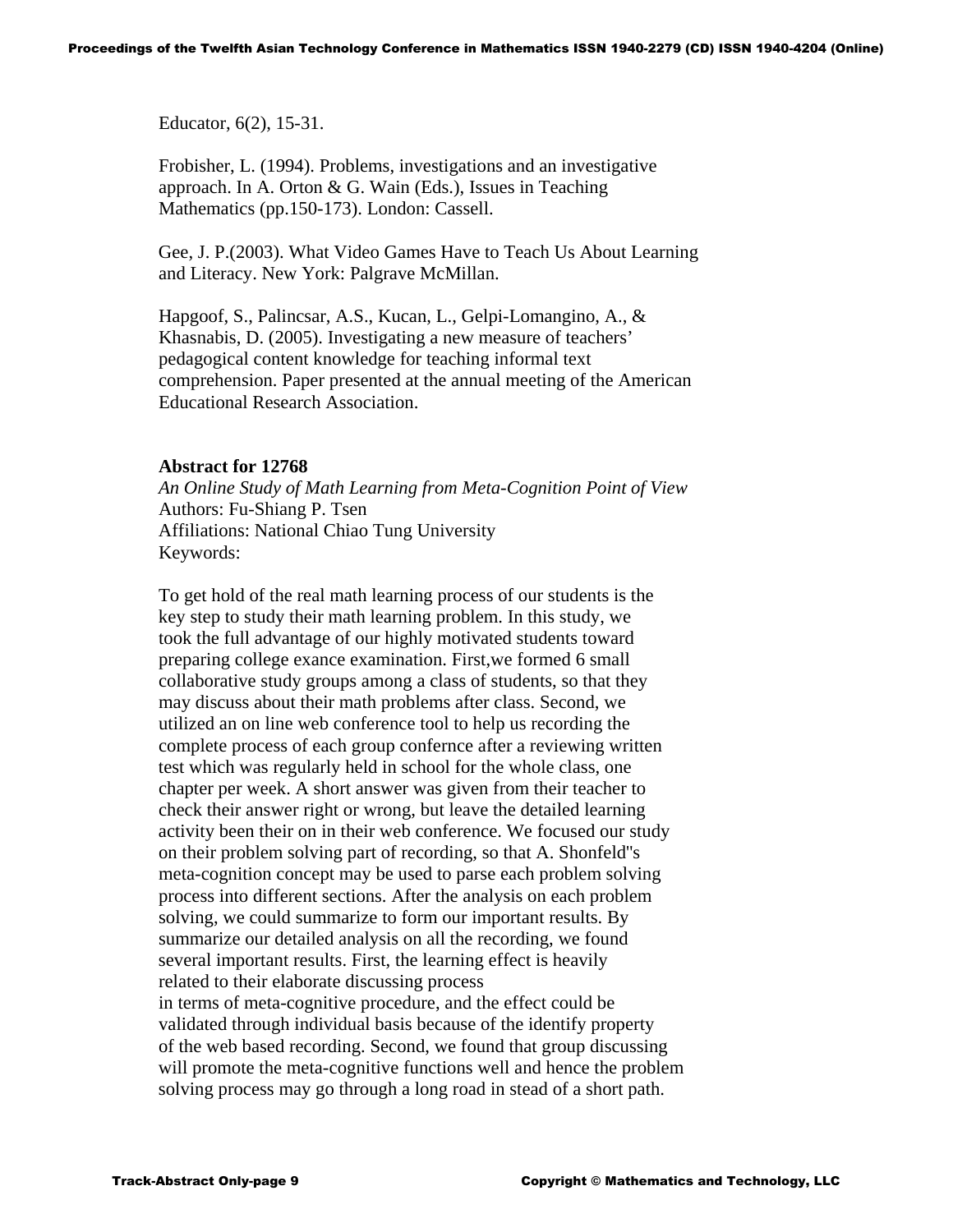Third, we found a misconception which confused a group of students of 4, that may have chance been cured through an elaborate use of a technique in meta-cognition, plus an persistent on result against time pressure.

### **Abstract for 12769**

 *Student-Centered Assessments in Mathematics*  Authors: Premjit Singh Affiliations: Dept. of Mathematics, Ohio University Keywords:

 This presentation outlines the ways in which I involve my students'' in reflecting on their performance as they learn mathematics. I strongly believe that these class-room assessment techniques including minute notes, visualization techniques with TI calculators, etc...) keep them grounded and engaged during class and ensures that they absorb course material at higher levels.

 I also solicit their feedback on course materials and their performance by asking them to fill out a questionnaire after each exam. This exercise further promotes ownership of learning. Based on their responses, they are asked to figure out what they should do differently to improve their performance in the course as well as get a better grade in the course.

## **Abstract for 12773**

 *How to motivate teachers to want to use technology*  Authors: Douglas Butler Affiliations: iCT Training Centre (Oundle School), UK Keywords:

 The TSM (Technology for Secondary Math) workshops have a fantastic reputation in the UK for motivating teachers to use computer-based technology effectively. The annual 3-day residential workshop concentrates on two areas: to become fluent in Word and Excel for mathematics, and then to make the best use of dynamic software in the classroom.

## **Abstract for 12789**

 *Engaging grade 7 and 8 students in using Cabri 3D: approaches to instrumental genesis*  Authors: Kate Mackrell Affiliations: Cabrilog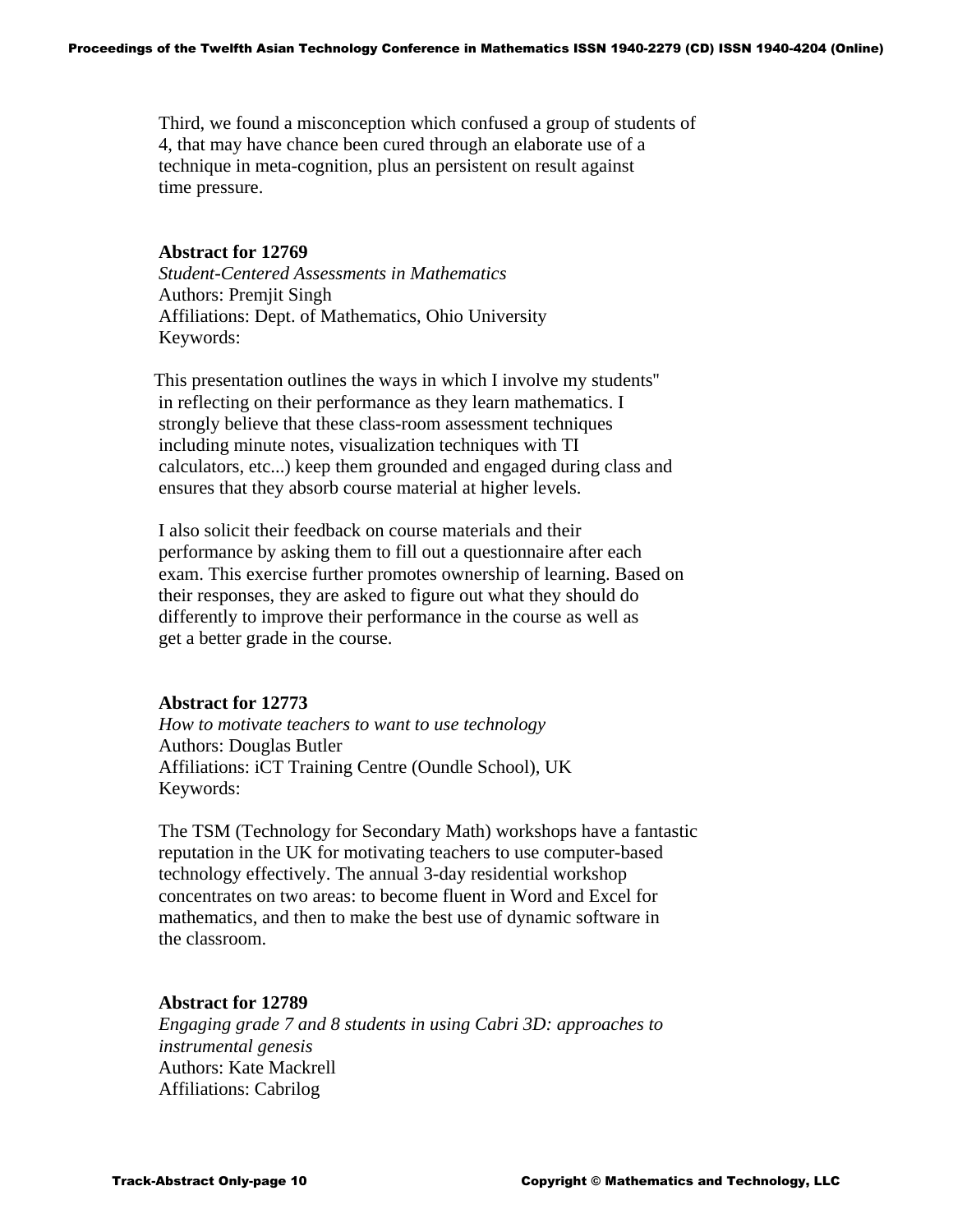### Keywords:

 This paper reports on ongoing design research with grade 7 and 8 students in an Ontario school where tasks, materials and approaches are being created to enable students to essentially treat Cabri 3D as a microworld, using mathematically mediating tools to pursue their own goals, such as exploring polyhedral or building houses and animated figures. The focus will be on the means by which students have been enabled to gain familiarity with the software. A variety of materials and approaches have been trialed and it has been found that both Flash demos and pre-constructed files to replay are perceived by students to be effective in facilitating their use of the software. Questions arise, however, as to whether these materials provide the optimum scaffolding to enable students to move forward or whether too much is provided and hence opportunities for student creativity and challenge are restricted.

## **Abstract for 12806**

*What is the function*  $y^{(n)} = y$  ? Authors: Shin Watanabe Affiliations: Tokai University Keywords:

 We will be using Taylor Series with technological tools to explore the functions which could be a solution of the differential equation  $y<sup>^</sup>(n) = y$ . There are functions, which are number of n.

 Before we use the Fundamental Theorem of Algebra, which states that every non-zero single-variable polynomial, with complex coefficients, has exactly as many complex roots as its degree, if repeated roots are counted up to their multiplicity. We will use the fact that there are n linearly independent vectors to form a basis in the space of  $R^{\wedge}$ n to solve the equation.

#### **Abstract for 12807**

 *TI-Nspire CAS - A New Generation Math Teaching and Learning Tool*  Authors: Bernhard Kutzler Affiliations: ACDCA - Austrian Center for Didactics of Computer Algebra Keywords:

 Texas Instrument's new product TI-Nspire CAS carries the technology of the legendary TI-92 further into a new generation Math/CAS tool. Its innovative double-platform design (handheld  $+100\%$  compatible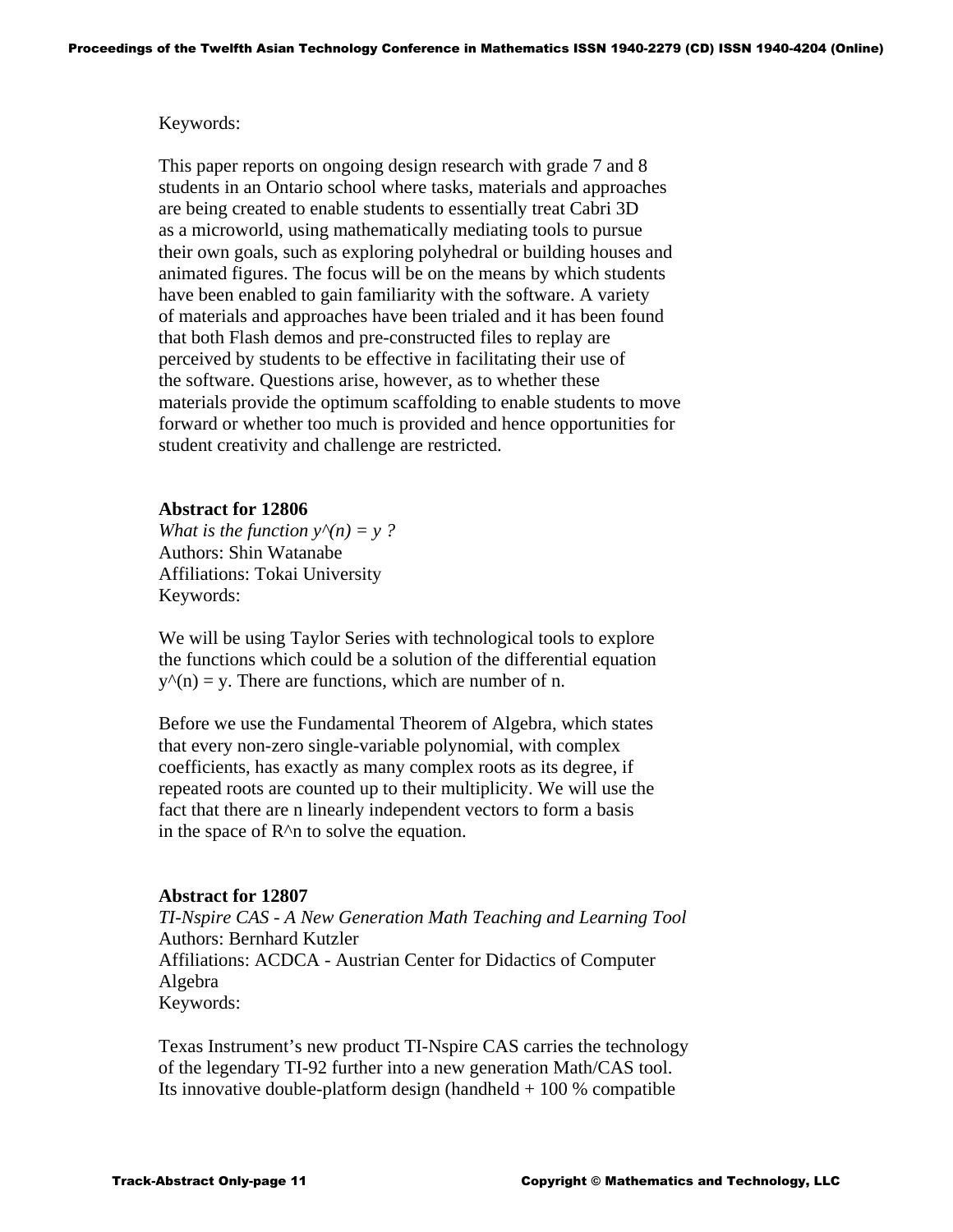computer software) and the seamless integration of the various applications make it a very powerful teaching and learning aid for teachers and students.

 In this lecture presentation we demonstrate all applications (CAS, graphing, dynamic geometry, spreadsheet, word processing, and data collection) with live examples and show how to create powerful experimentation and visualization examples by combining the modules.

## **Abstract for 12887**

 *The Effect of the Use of a Computer Algebra System on Junior College Students'' Achievement in Mathematics* Authors: Wee Leng Ng Affiliations: National Institute of Education, Nanyang Technological University Keywords:

 The purpose of this study was to investigate the effect of the use of the Voyage 200 graphing calculator, a portable computer algebra system (CAS), on the achievement of junior college students in mathematics. Positive results were obtained though the gain was not statistically significant.

 Using the CAS Attitude Scale (CASAS), which comprises four sub-scales, developed by the researcher, students'' attitudes towards CAS were also examined and statistically significant results were found. The reliability index, Cronbach's alpha, for each of the four subscales of the CASAS was found to be high and the reliability for total scale was 0.96. The four sub-scales of the CASAS were also found to be highly correlated with each other and with the total scale.

## **Abstract for 12894**

 *A Study of Interactive Mathematical Environments for Teacher with Trigger-based Animation*  Authors: Ming Jang Chen, Ning-chun Tan Affiliations: National Chiao Tung University, National Taipei University of Education Keywords:

 Teaching strategy in information age usually needs close cooperation between teachers and technique professionals from the very beginning when the original ideas for teaching come out. Moreover, the performing of teaching information usually need to be reorganized within a single screen structurally, flexibly and interactively. The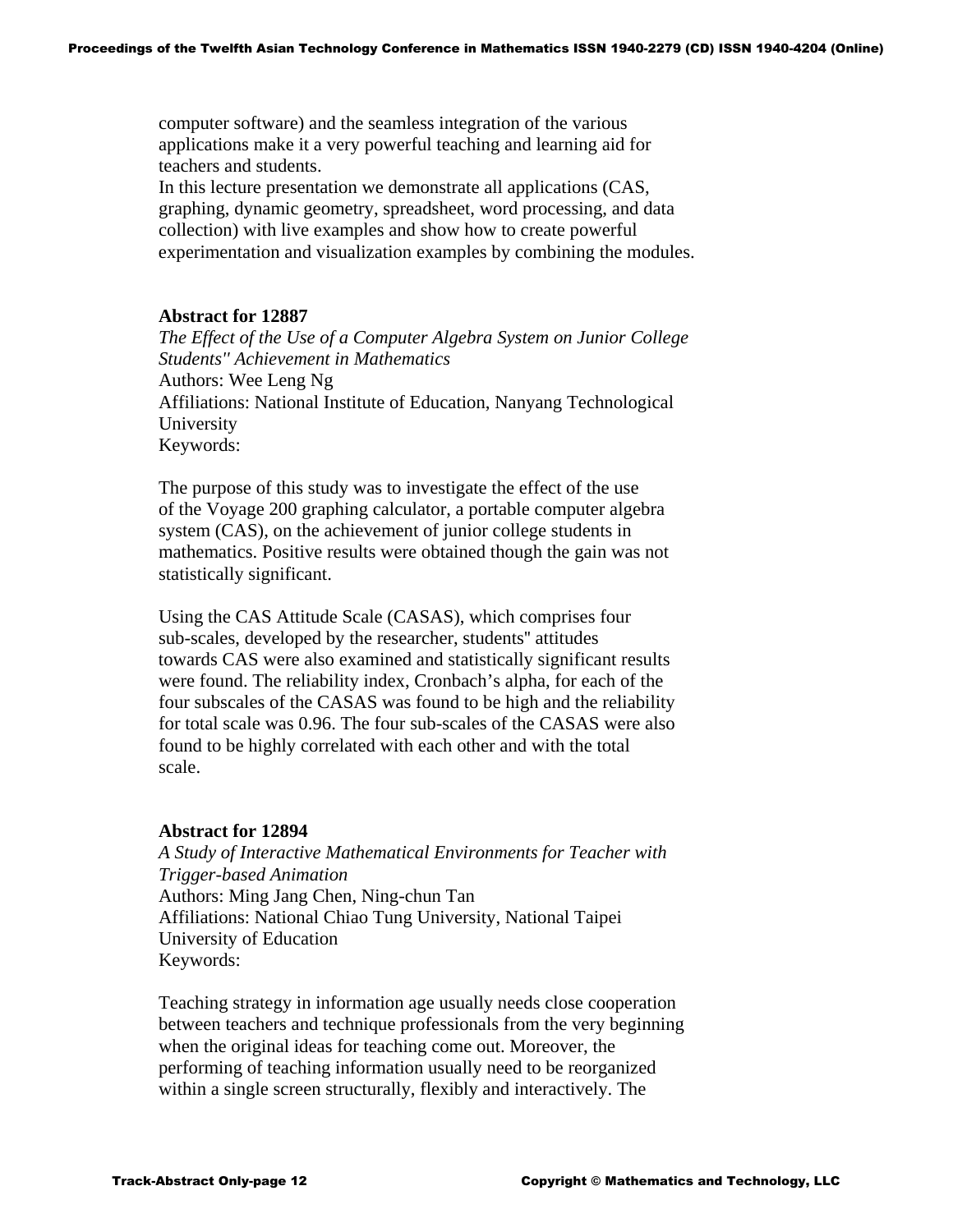costs needed in man power and in time are high; it will be even higher if drawing software or the programming languages are applied.

 For the purpose of reducing digital divide while promoting its popularity simultaneously, the system ¡§Mathematical Presentation System (MathPS); is developed as an interaction model for dynamic presentation on the platform of Microsoft PowerPoint in terms of trigger-based animation by reorganizing its original functions of interaction.

 This system MathPS provides an environment with friendly interface, and it is good for mathematical multi-presentations with the ability of dynamic interaction as well as an efficient environment for drawing. Under this system, the occurrences of information can be handled efficiently, which will help the performance needed in teaching. For example, it can help to present abstract mathematics concepts dynamically and even to demonstrate possible connections among those patterns found. In addition to its interactive ability, structural cloning method is also developed, leading to drawing environments for complicated figures efficiently and friendly. The purpose of this research is to provide an environment for course material preparation in a user-friendly manner, so that teachers can integrated their ideas into the material; moreover, the MathPS environment will also provide a chance for teachers to keep these material lively by using in class practically and revising continuously. Therefore, teaching pedagogy, teaching strategies, and teaching activities deserve further studies within the environment supported by the system of MathPS .

## **Abstract for 12899**

 *Developing Mathematical Thinking and Problem Solving Skills through Card Tricks*  Authors: Poh Yew Teoh Affiliations: Creative Wizard Pte. Ltd., Malaysian Invention and Design Society, Malaysian Association of Profesional Speakers Keywords:

 Useful mathematical knowledge only becomes really useful when they can be recalled and used in other contexts than those in which they have been learned. This requires the development of mathematical thinking and problem solving skills; not just the proficiency in handling mathematical operations. Cognitive theory suggests that instruction that actively involves children is the best means in helping them to construct mathematical understanding and develop more mature thinking patterns. One of the most effective ways to actively involve pupils in learning is through mathematical magic.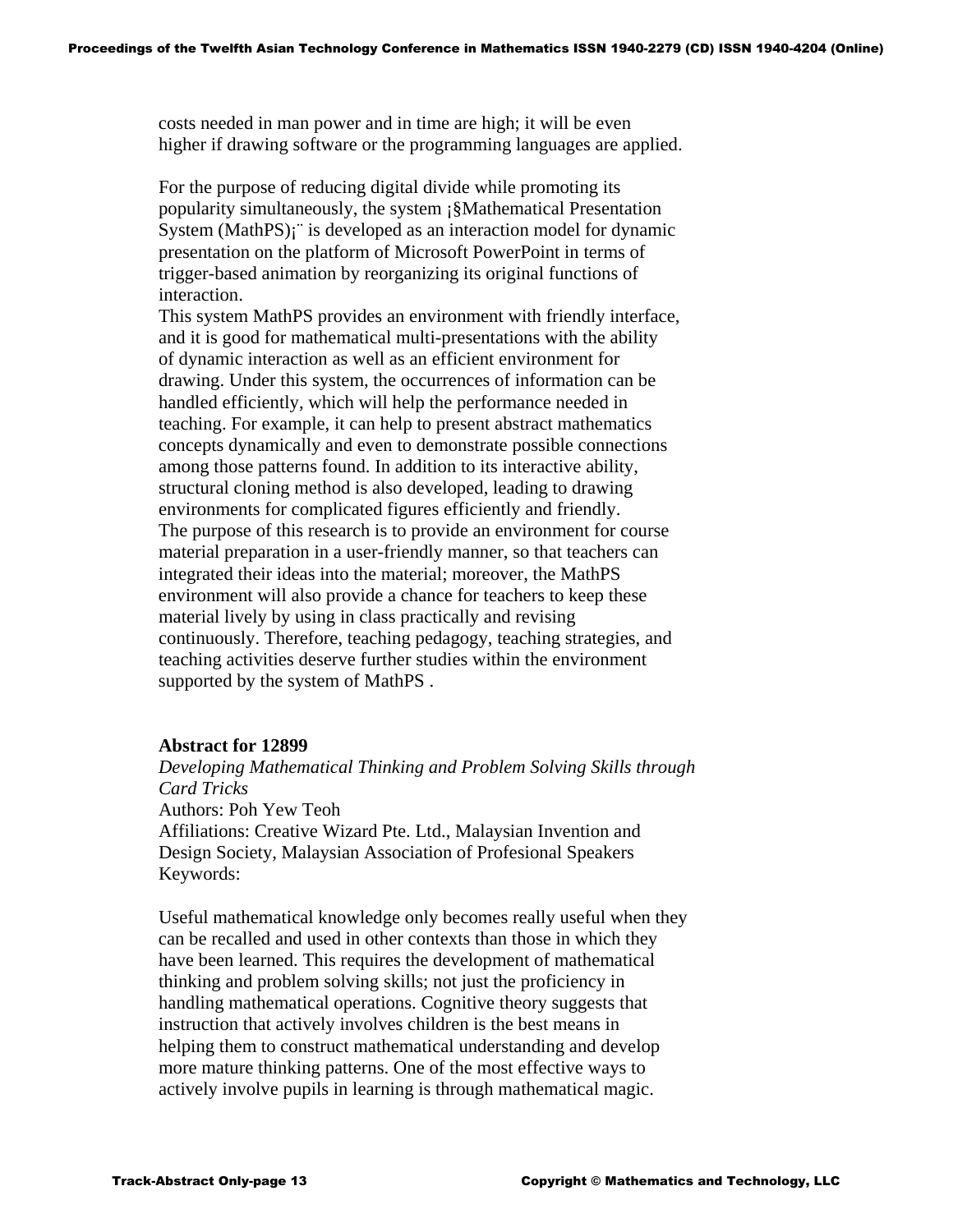Of all branches of mathematical magic, that which is concern with playing cards is perhaps the most prolific and exciting. Playing cards are one of the most effective, low cost and easily accessible manipulative materials that can do wonders in mathematics classroom. Mathematical card tricks can serve as an effective means of motivation at almost all levels of instruction. In this presentation, participants will see two very creative and powerful examples of how a single card trick can be made relevant to develop mathematical thinking and problem solving skills from preschool to high school level. Mathematical concepts involved in these examples include ascending/descending orders, addition/subtraction, inductive reasoning and arithmetic progression.

Key Words:

 card tricks, recreational mathematics, mathematical thinking, problem solving, constructivism, creativity.

 Target audience: Preschool, Primary and Secondary schools mathematics teachers as well as teacher trainers.

### **Abstract for 12915**

Graphical Differentiation with ClassPad300Plus Authors: Mutlu AKAR, Mustafa Bayram, Hasan Unal Affiliations: Yildiz Technical University

Topics: Implementation of Technology from K-12 Level, Mathematics Research with Technology, Assessment of Implementation of Technology in Education, Technology and Curriculum Issues, Mathematics Teaching, Learning and Assessment using Technology, Applications using CASIO technologies

Research studies (e.g. Vinner, 1989) have shown that students' mathematics understanding is typically analytic not visual. The use of multiple representations (visual and analytic) of mathematical concepts, in instruction can be beneficial for to students develop conceptual understanding of mathematics. The process of calculating the derivative f' of a given function f is called differentiation. The graph of f' can often be sketched directly from that of f by visualizing slopes, a procedure called graphical differentiation. In this poster presentation, authors will share the results of graphical differentiation activity done with ClassPad300+. We have tried activity with high school students and will share the results in detail. The results revealed that graphical differentiation have a positive effect on students understanding of differentiation concept compare to those received traditional instruction

**Abstract for 12920**   *Teaching with Autograph*  Authors: Mun Chou Fong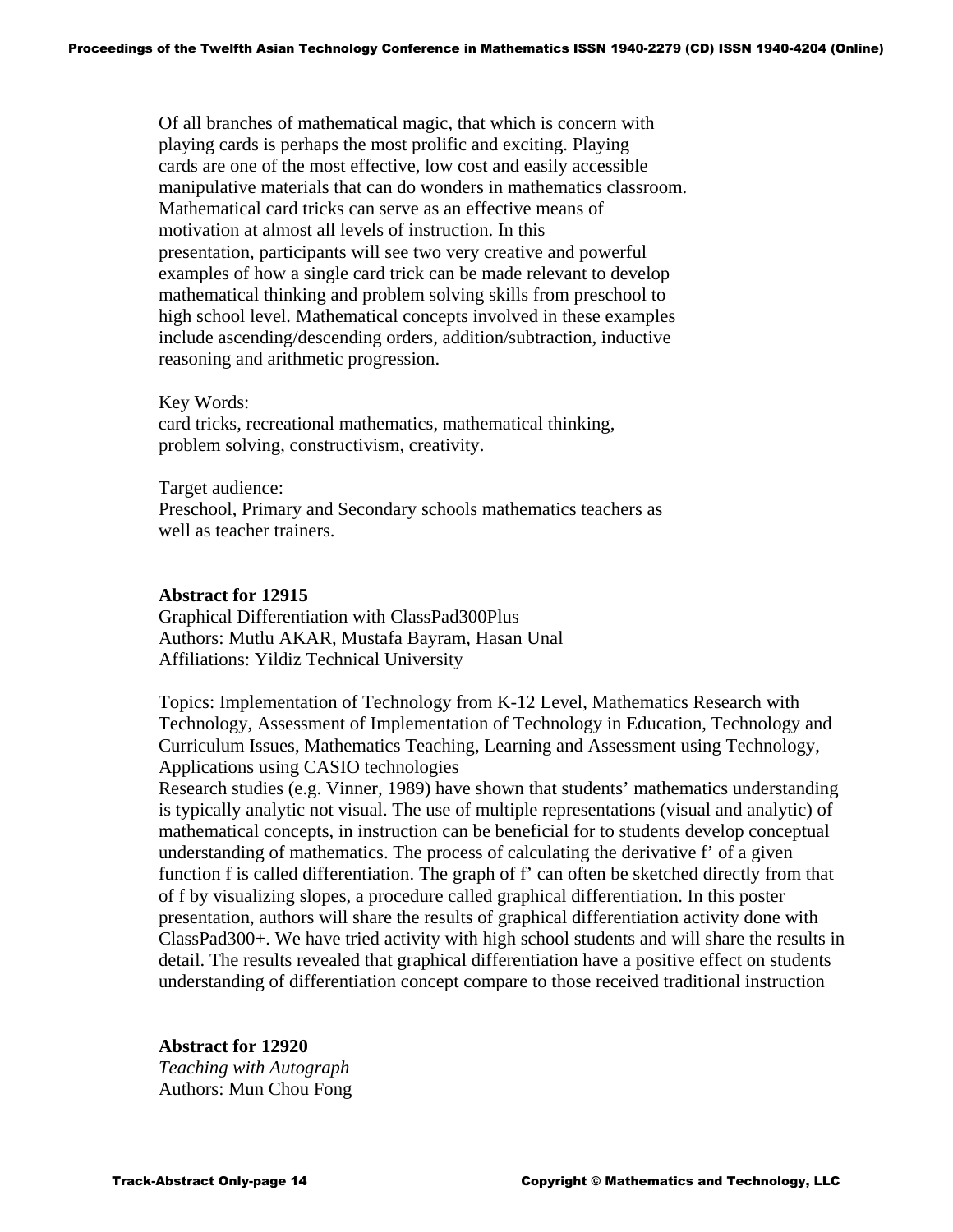Affiliations: QED Education Scientific Keywords: Intermediate

 Autograph is the signature software for secondary mathematics education. It incorporates the 3 main principles in the teaching and learning of Mathematics: Flexibility-Reversibility- Generalization. Autograph enables students with less vision to follow the talk, deepen and excite them further. The teacher will be motivated to promote mathematical thoughts by asking students to write out what they see on screen. It will help both teacher and student to see the connections between visual representations and symbolic ones. The discourse that follows would create the environment for the correct vocabulary to be used, and for concepts to be internalized. Autograph can be used for the learning and teaching of Transformations, Graphs, Trigonometry, Statistics, and 3-D activities and the author believe that if correctly used it is bound to excite secondary students in their study of Mathematics.

## **Abstract for 12969**

 *Transforming a Mathematical Data into a Visual Form Through the Use of Graphic Calculators*  Authors: Fatih YILDIZ, Nuray GOKDAL Affiliations: Mersa Technological Producs Co., Math Teacher in Ministry of Education in Turkiye Keywords: Novice, Intermediate, Undergraduate Level, K-12 Level, ClassPad 300, Casio, Comprehensive teaching, Graphics calculators, new methods of teaching, new curriculum, easy learning, visual and easy mathematics

 Mathematics is a subject that relies on a solid foundation from which to build on. The learning process is more effective when enhanced by visual representation to assist cognitive learning.

 Graphics calculators have become an essential tool to transfer, store and manipulate mathematical data in both scientific and business fields.

 The workshop will cover the graphics calculators use in mathematical subjects from kindergarten to university level.

We will begin by covering its use in teaching Trigonometry in year 8 and continue with Polar coordinates covered in year 11 and finish with spherical coordinates used at a university level.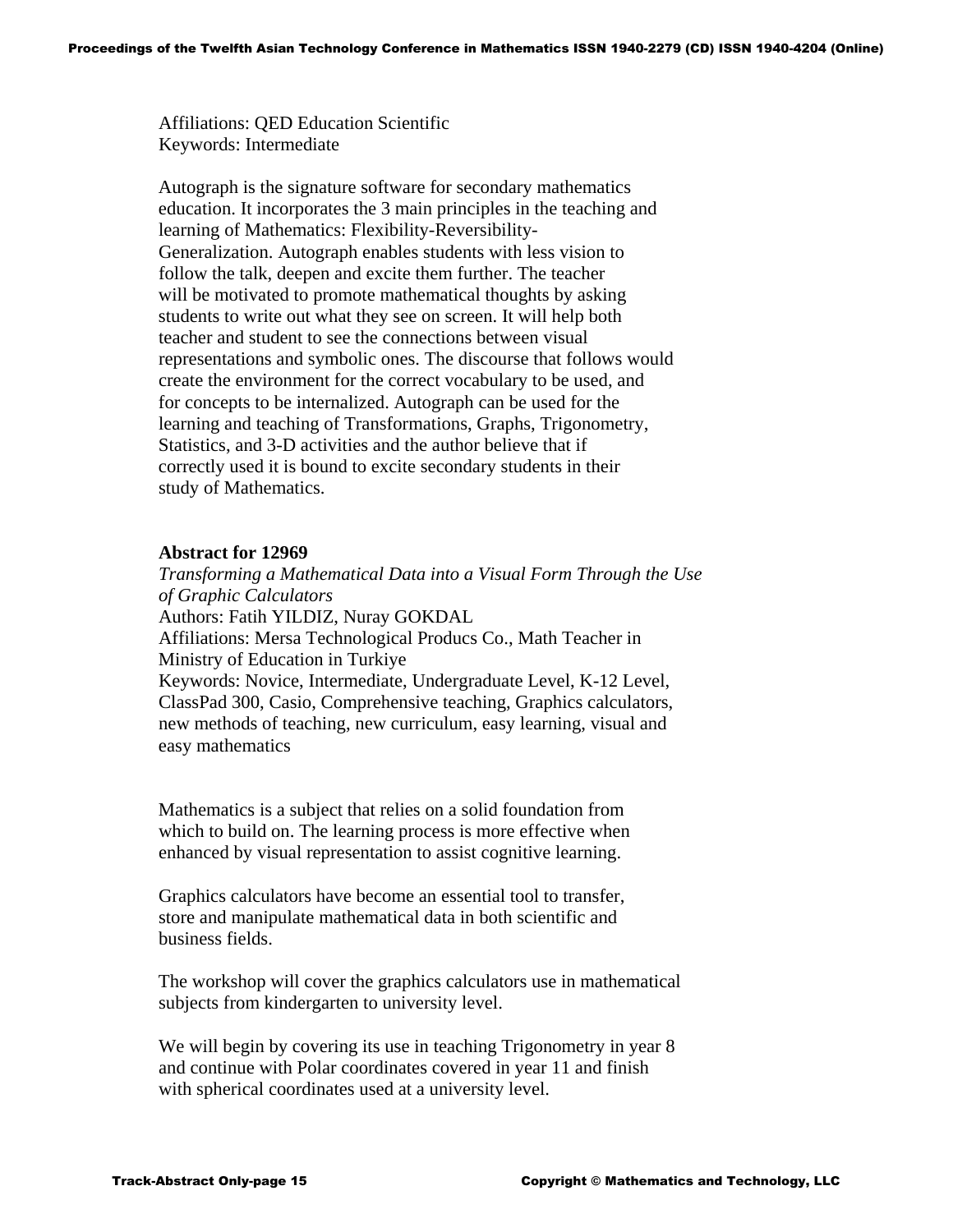## **Abstract for 13033**

 *Hartree \_Fock Numerical calculations for Helium atom*  Authors: Sabri EL Atresh Affiliations: Department of physics, 7th October University, Misurata, Libya Keywords:

 The self-consistent field derived quantum mechanically by the Hartree Fock approximation is used to calculate the ground state and excited states of the helium atom (He). The electric potential, used in this approach, is calculated by using Poisson''s equation. The ground state value of He is found to be -2.89459 a.u which is below the commonly accepted limit[1]. The excited states are found to be -4.149 eV for 1s2s, -3.431 eV for 1s2p, -1.725 eV for 1s3s and -1.521 eV for 1s3p. We should note that using Poisson''s equation greatly simplified the mathematical calculation.

 R. Celeste, H.F.M. da Costa, A.B.F da Silva and M. Trsic, J. Chem.. Phys. 23 (1991) 1831

### **Abstract for 13127**

 *Development and Implementation of the Online Mathematics Course*. Authors: Bakhodirzhon Siddikov Affiliations: Associate Professor of Mathematics, Department of Mathematics, Ferris State University, 820 Campus Drive, ASC 2021, Big Rapids, Michigan 49307, USA Keywords:

 For the last ten to fifteen years there has been wide exploration of innovative approaches to classroom instruction: the use of the computer in teaching science courses. Rapid development of the internet technology and improvements of mathematics software made possible designing and implementing all levels of mathematics courses to satisfy the nontraditional students' need of being able to take the mathematics courses off-campus. Today, a majority of colleges and universities are offering the online mathematics courses.

 In 2006, Ferris State University has received a grant from the U.S. Department of Education and Labor to develop the fully online the Heating, Ventilation, Air Conditioning and Refrigeration (HVACR) program, which leads to a Bachelor of Science degree. As part of this grant project, an "Intermediate Algebra and Numerical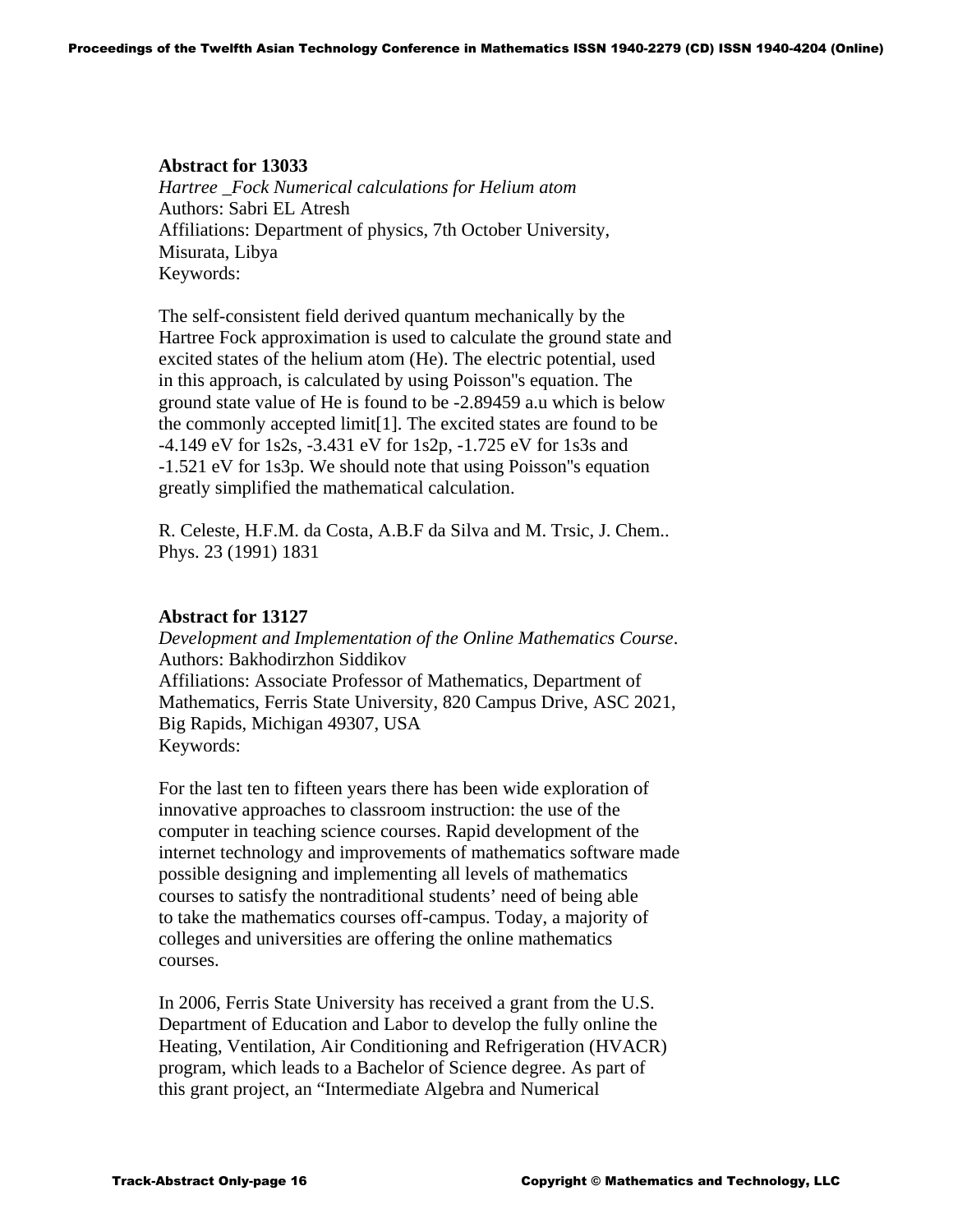Trigonometry" online course has been developed, and implemented in 2007. Maple software has been used to make the new online instruction platform more interactive and dynamic. This talk is about the results of the development and implementation of the online teaching platform for the "Intermediate Algebra and Numerical Trigonometry" course. We will discuss advantages and disadvantages of the developed online course. We will talk about the different techniques of preventing academic cheating in taking the online mathematics courses, as well as difficulties of designing online tests, quizzes, lecture notes, and discussion of the homework problems. We will share with the audience our experiences of overcoming these difficulties. At the end of the talk, we will discuss the statistical results of the implementation of the online "Intermediate Algebra and Numerical Trigonometry" course at Ferris State University, Michigan, U.S.A. in 2007.

### **Abstract for 13530**

Authors: Amy Leh, Lee Grafton Affiliations: California State University San Bernardino, USA, PSUSD Keywords:

Topics: Implementation of Technology from K-12 Level, Assessment of Implementation of Technology in Education, Mathematics Teaching, Learning and Assessment using Technology

This paper reports on the implementation and evaluation of an Enhancing Education Through Technology Competitive Grant (EETT-C) project. During 2005-2007, the project served 60 sixth to eighth grade mathematics teachers and approximately 6,500 students in Palm Springs Unified School District, a medium-sized, high-poverty school district in Southern California in the United States. The research-based program was designed to facilitate the delivery of a student program that effectively integrated technology into the curriculum to improve student achievement. Classroom observation and interview results indicated that the program was effective.

The presentation will start with an overview of the instructional strategies used to deliver the student program and the corresponding faculty development strategies. Descriptions of technologies used in the program are embedded. The overview is followed by the program evaluation, with a focus on classroom observations and interviews.

#### **Abstract for 13791**

Brief study of what high school students think about using technology tools in learning math and how they actually use them in learning math Authors: Tae Young Ha Affiliations: University of Hawaii, Kapolei High School, NCTM, PME Keywords: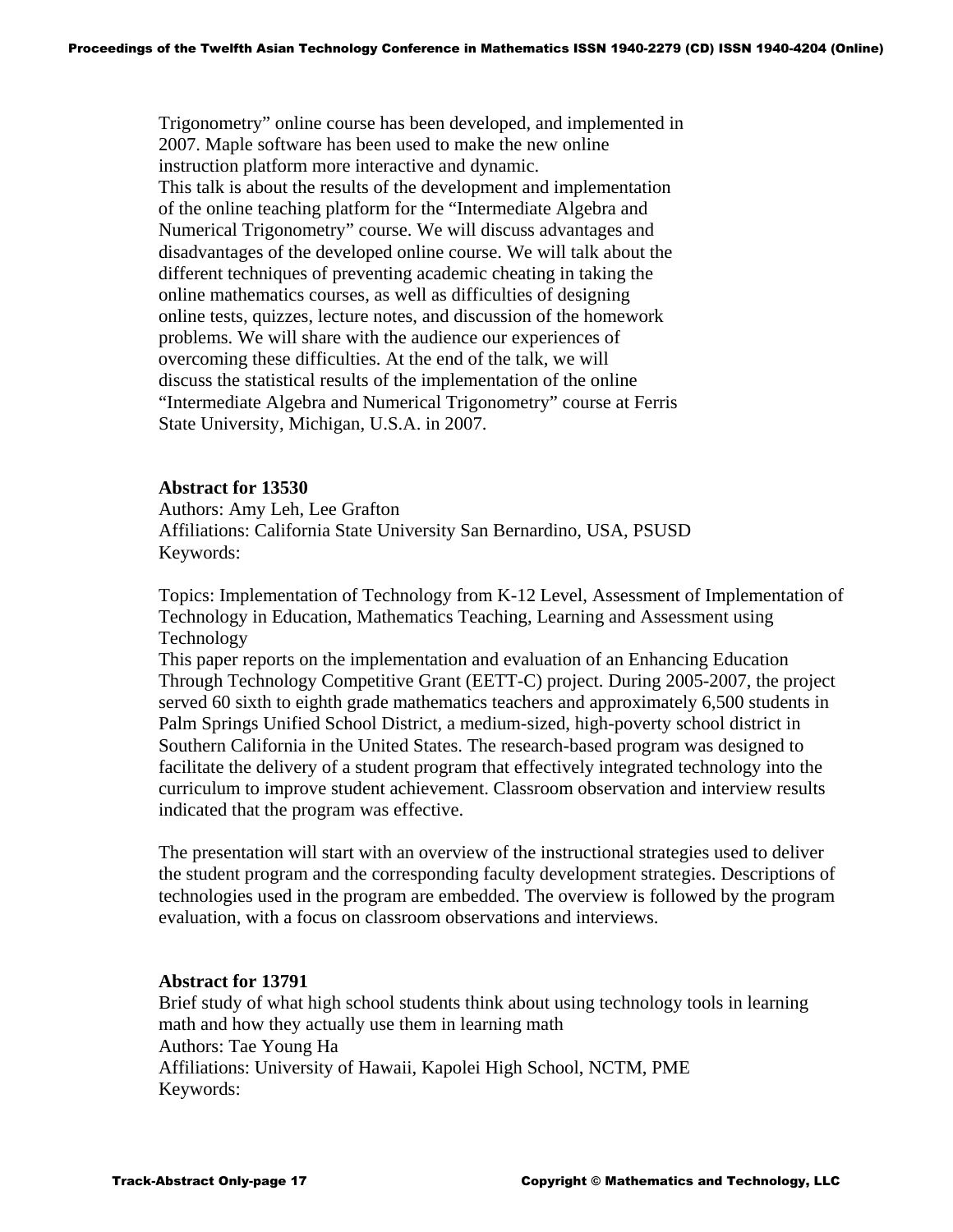Topics: Implementation of Technology from K-12 Level, Mathematics Research with Technology, Technology and Curriculum Issues, Mathematics Teaching, Learning and Assessment using Technology

In this study, students' perceptions on using technology in learning mathematics were identified through questionnaire and interviews. Then their actual classroom

### **Abstract for 13811**

Exploring Steiner''s Porism with Cabri Geometry Authors: Chien-Hsun Lu Affiliations: Shing-Hua High School maintained by Miaoli County Government Keywords:

Topics: Applications using Dynamic/Interactive Geometry or/and CAS The purpose of this thesis is to explore Steiner''s Porism by the software "Cabri Geometry". There are two discussions referring to inversion and Steiner''s Porism. Definition, properties and applications of inversion are introduced in the first part and constructing Steiner Chain by inversion to explore Steiner''s Porism is the second one. The contents of this thesis are also presented dynamically on the website by CabriJava which is a Java program developed by the Cabrilog company.

#### **Abstract for 13902**

Google Earth and Spherical Geometry Authors: Hualun Li Affiliations: Chung Hua University Keywords:

Topics: Internet Technology for Mathematics

We investigated the relation between popular computer programs and geometry. On the educational level, we focus on tools like paintbrush in Microsoft windows and Google earth. We discovered these (somewhat easy) tools provide interesting links between theoretical mathematics and experimental world.

In this talk, these new ideas for teaching and learning geometry will be presented.

#### **Abstract for 13994**

Comparison Between Computer Supported Collaborative Learning and The Traditional Means in Learning Probability Concepts Authors: Carmelita Ragasa Affiliations: University of the East Manila, Philippine Normal University, MATHTED, Inc., Philippine E-Learning Society Keywords: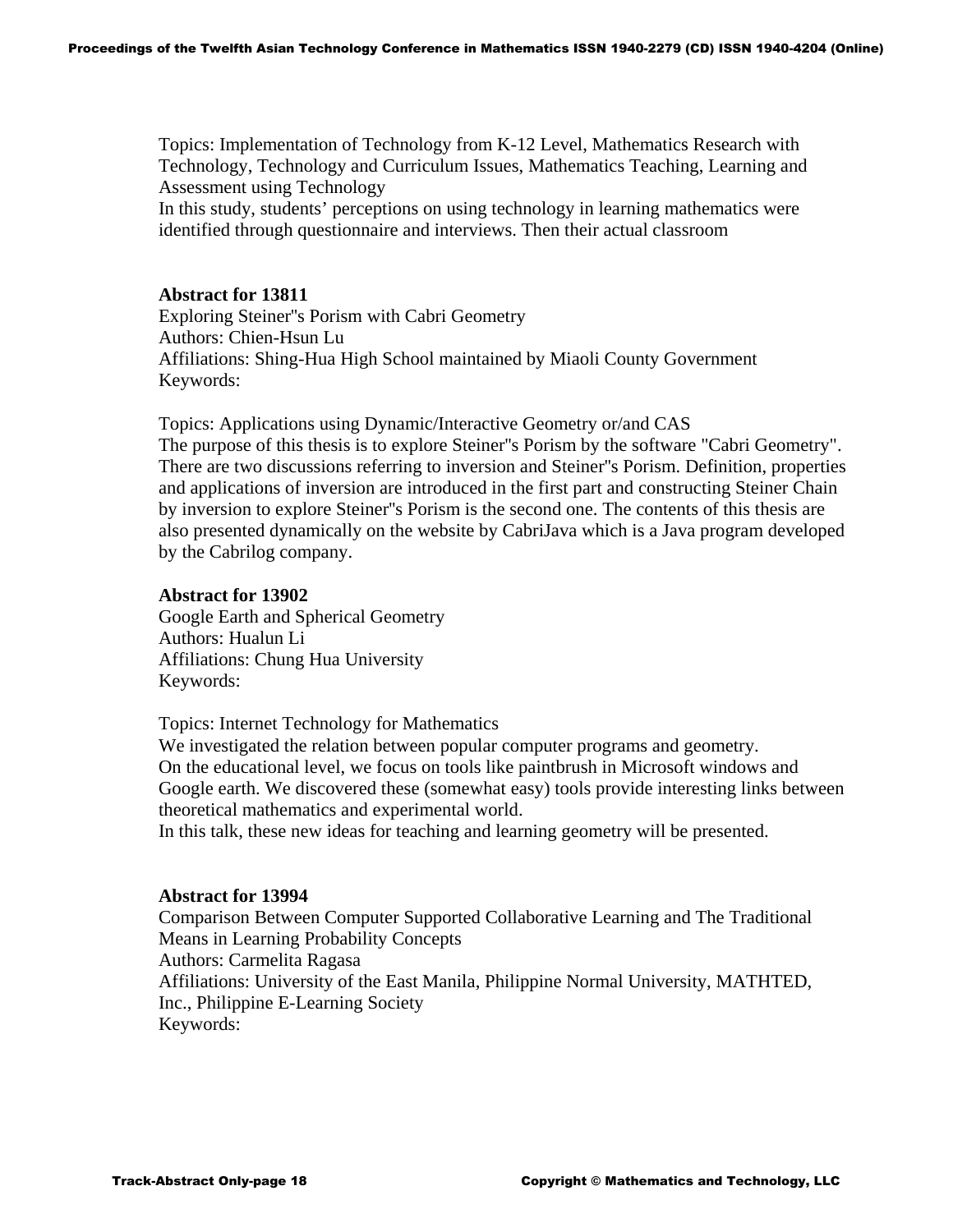Topics: Mathematics Education using Information & Communication Technology, Assessment of Implementation of Technology in Education, Mathematics Teaching, Learning and Assessment using Technology, Applications on Statistics with Technology Abstract

This study is a quasi experimental research involving 35 students in the experimental group (taught probability concepts using CD-ROM) and eight students in the control group (taught same topics using the traditional method of teaching). The experimental group were sophomore students taking up Information Technology while the control group were mixture of different courses. The statistical tools used were the t test of the difference of means for dependent and independent correlated samples, descriptive statistics, and the regression analysis using spss 11.5 version. The following were the findings of the study. There is a significant difference between the mean of the achievement test of the pretest and the mean of the achievement test of the posttest in the experimental group. There is no significant difference between the mean of the pretest and the mean of the posttest of the achievement tests in the control group. There is no significant difference between the pretests of both the experimental and the control group. There is a significant difference between the posttests of the experimental and the control groups. The variables that are correlated significantly at the .05 level of significance are: high school mathematics grade and the college entrance test total; the high school general weighted average with the college entrance test total. The posttest is not correlated with any of the variables and neither is the pretest correlated with any of the variables. The predictors of the posttest achievement test are the pretest achievement, the high school mathematics grade, the high school general weighted average, the college entrance test in mathematics, the college entrance test total score.

## **Abstract for 13660**

ILMEV: An Automated Learning Assistant for Vector Calculus Authors: Yuzita Yaacob, Stanly Steinberg, Michael Wester Affiliations: National University of Malaysia, The University of New Mexico, U.S.A. Keywords:

Topics: Mathematics Education using Information & Communication Technology This paper presents a computer learning assistant ILMEV (Interactive Learning - Mathematica Enhanced Vector calculus), that helps students understand the theory and applications of integration in vector calculus. No computer algebra system has algorithms powerful enough to automatically solve all but the most elementary problems of this type that appear in textbooks. To overcome this, we implemented ILMEV, which can compute closed form solutions to many two dimensional textbook examples without substantial user intervention. ILMEV succeeds because it contains algorithms for reducing the integrals appearing in vector calculus to sums of iterated integrals. Typical presentation of this material in textbooks was reorganized and a model was created to make it suitable for developing ILMEV. The educational principles (interactivity, visualization and experimentation), computer based learning theory (behaviorism, cognition and humanism), simple logical steps (with some explanations), and an easy to use interface were also incorporated in ILMEV.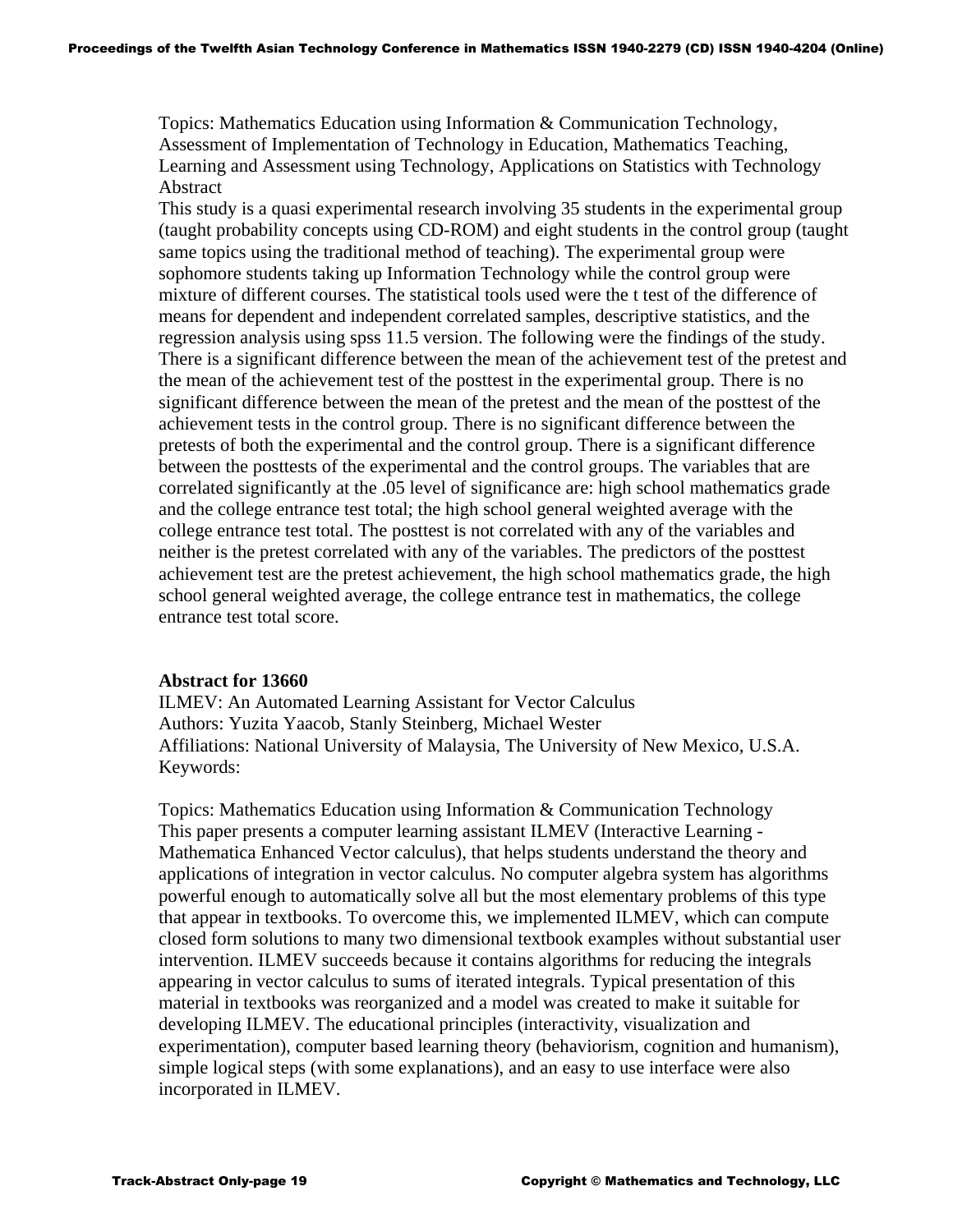KEYWORDS vector calculus, computer algebra systems, ILMEV package, Mathematica, interactive learning.

## **Chinese Presentations**

#### **Abstract for 12896**

以知覺理論為基礎的數學數位教材設計原則 Authors: Po-chi Su, Ming Jang Chen Affiliations: Gung-Guan Junior High School, National Chiao-Tung University Keywords:

數學課堂裡,教師將數學概念具象化為文字、圖像及口語等形式的訊息,透過各式的媒體傳 達給學生。就學生的知覺歷程而言,上述訊息透過生理神經之感覺登錄為近側刺激;經由知 覺組織形成知覺表象,再經辨識及操作形成其所理解的內部表徵。在此過程中,形成的知覺 表象是否易於後續的辨識與操作是影響學習成效的關鍵之一,亦是教材設計上必須重視的課 題。數學教材的設計,經常需要在單一畫面上將訊息切割重組,有組織、有彈性、有步驟的 逐一呈現或互動呈現;使用教材時,亦須兼顧全班學生的差異性及進度的同步性。就上述課 堂情境的觀察,以知覺理論為基礎,歸納數位教材設計的四面向原則: 1.

在學生專注於理解訊息前,影響學生對訊息之初步理解的相關原則歸納為「基本安排面向」 ;2.

學生透過教材來觀察、學習時,就畫面上物件的變動與否,將教材呈現區分為「動態觀察面 向」與「靜態觀察面向」;3.

課堂中師、生與教材三者間的互動,歸納為「師生互動面向」。初步觀察發現,妥善運用這 些原則,可以降低雜訊之干擾,提升教材的品質,有效進行課程。

#### **Abstract for 12904**

數學數位教材設計之視覺原則 Authors: ChinFu Lee ; Ming Jang Chen Affiliations: FuHo junior high school; National Chiao-Tung University Keywords:

電腦的即時運算及立即回饋功能,給了數學教學上一種新的面貌,電腦也成為學習上一種新 的利器。但是在強大的工具之下若無正確地掌握訊息的傳遞,一味地追求電腦所可產生的效 果,只是將原本不易學習的內容變得更加地複雜。因此在從事電腦輔助教學之前,必需先要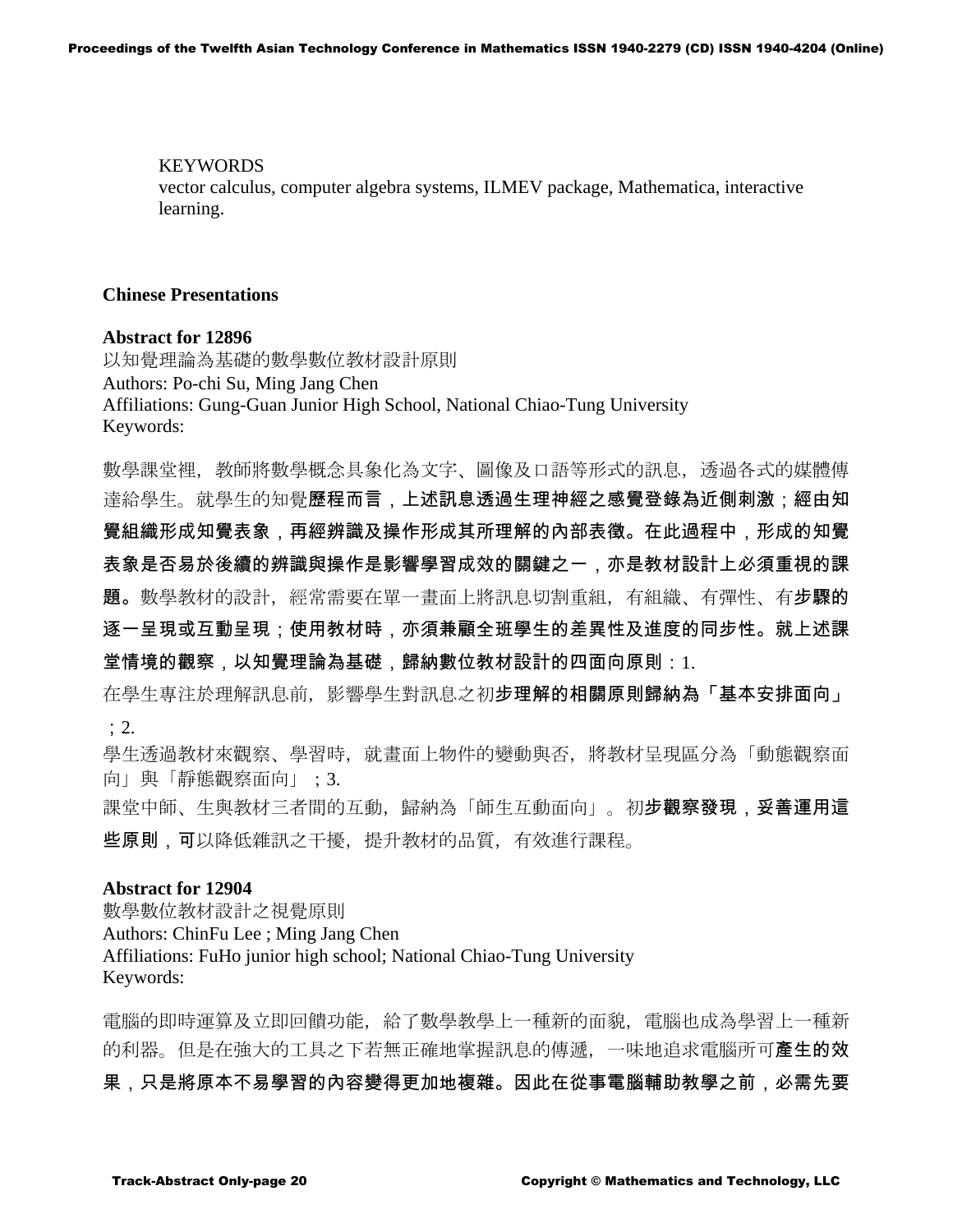了解訊息的傳遞技巧,才不會將電腦所提供的功能作誤用。視覺設計領域已存在著一套可以 掌握訊息傳播的方式,我們可以藉用視覺設計的理論,結合數學學習時資訊呈現的特性,發 展出適合數學數位教材設計的視覺原則。

以視覺設計的眼光看待教材設計,大致上有下列幾個原則可遵守:(1)畫面構圖:有圖形與 文字各成一區塊的兩欄式構圖,和圖形與文字結合的整合式構圖,這兩種構圖方式各有其適 用的時機。(2)配色原則:以色相環作為選色的依據,處理畫面上物件的差異性或相同性。(3 )造形元素:改變點、線的樣式,但也不能改變點、線給予觀察者的感覺;文字則是以適合 閱讀為原則,避免擾亂觀察者的閱讀動線。(4)視覺引導策略:利用幾個方式抓住觀察者的 目光,游標、標籤、線條、圖地原理、開關。(5)動態呈現策略:動畫的使用必須遵守下列 幾個原則,與視覺同步、一次一個、隨機使用。

以上的原則提供作為設計數學教材時的參考,讓教材設計者在發揮電腦功能的同時,也能掌 握觀察者的視線。如此在課堂授課時,數位教材成為師生互動的良好媒介,將原本複雜不易 理解的內容變得淺顯易懂。相信這也是設計教材的當初所欲達到的目的。

## Abstract for 12906

A Study of Using Mathematics Software, DERIVE, to Teach Polynomials in High School Authors: Tsai-Hung Lee

Affiliations: High School

Keywords:

本研究的目的在使用數學軟體DERIVE應用於高中「多項函數的圖形」和「多項方程式」單 元主題的教學,主要採行動研究的方式以了解高中學生對此試探性教學活動的看法與回饋, 探究數學軟體DERIVE應用於高中數學教學之可行性。本研究以台北縣某完全中學8名高中 一年級普通班學生為研究對象,依多項式之學習成就測驗前測的結果,將研究對象分為四組 。前測階段8人同時進行二次共計110分鐘的電腦軟體教學課程,之後分組分次進行7小時的 DERIVE教學活動,逐次地修正與調整教學活動,使教學模式能較佳化,在未來可作為大班 教學的參考。藉由課堂觀察、學生電腦操作觀察、學習單、學生問卷、學生學習成就測驗以 及訪談等資料之蒐集整理,來進行研究結果之分析。

研究結果發現在合適的學習單循序漸進引導下,DERIVE免除學生作單調繁雜的計算,讓學 生有更多的時間去作數學思考;當抽象的數學變成可具體操作時,學生心中的解題策略在D ERIVE的輔助下得以延續;DERIVE有別於傳統教室教學的呈現,除了給學生新鮮感,亦激 發學生學習數學的興趣。以DERIVE來輔助教學的模式,學生反應可以適應、接受,並不會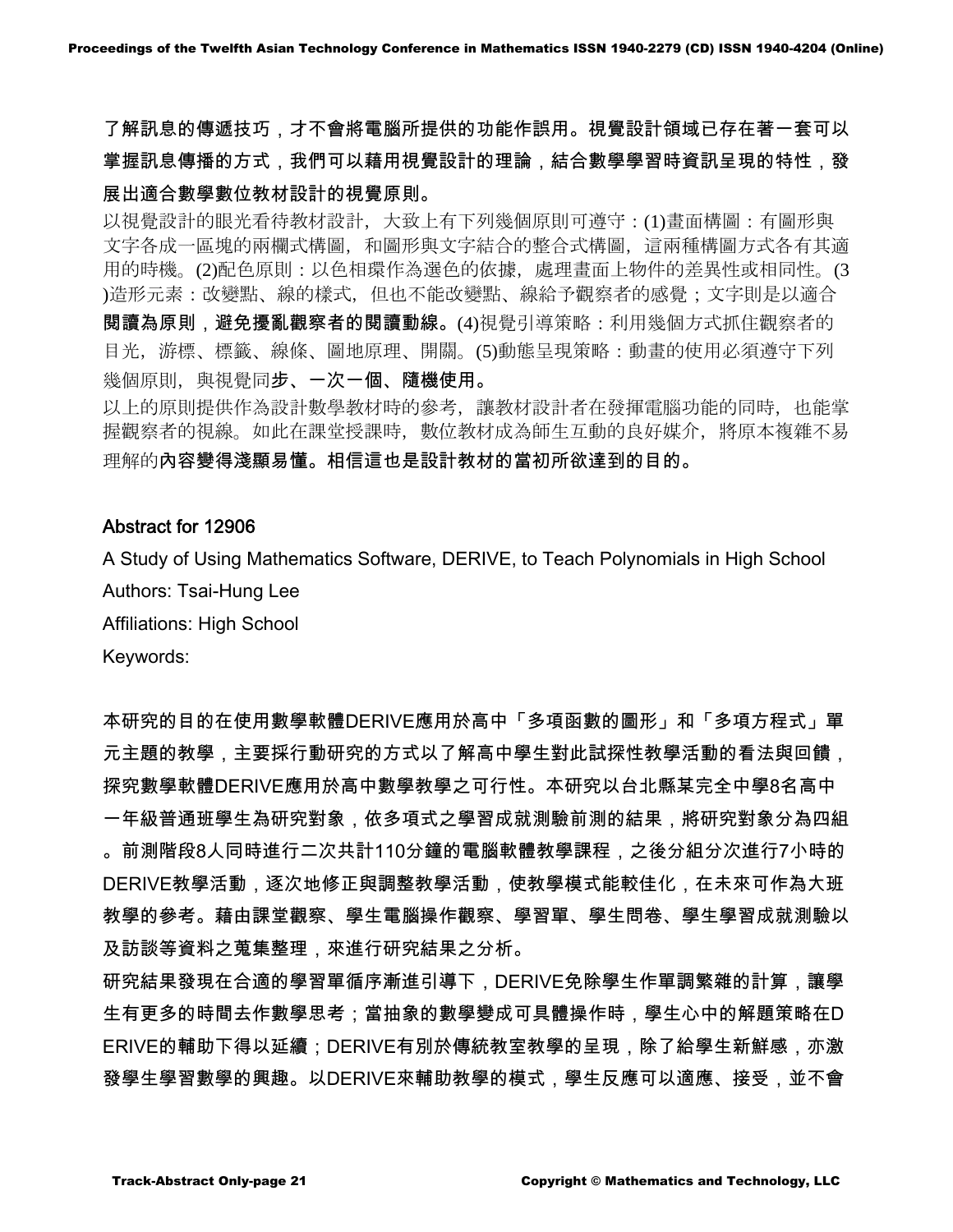因此而分心,並依學生學習成就之前後測的整體結果及學生給予的回饋,研究者相信數學軟 體DERIVE應用於輔助高中學生學習多項式是具可行性的。惟教師以DERIVE輔助教學時, 對於教學環境的限制、軟體可能帶來的迷思概念等,應有相對的應變與調適。 最後根據研究結果與發現,提出若干建議以作為教師改進與未來研究之參考。

# Abstract for 12914

A Study of Using Mathematic Software, DERIVE, to Teach Inequality in a Vocational **School** 

Authors: Yu-Ling Chen

Affiliations: High School

Keywords:

本研究主要是使用數學軟體DERIVE設計高職一年級學生學習不等式單元的數學科學習素材 ,並分析教師使用數學軟體DERIVE來進行不等式單元的教學活動後對學生學習的影響。本 研究採單一組前後測準實驗設計,以新竹市某私立高職附設職業類科一年級學生86人為研 究樣本。為檢驗學生在不同環境下的評量結果,將學生依前測分數進行S型分成A、B二組, 其中A組學生在電腦教室進行後測,B組學生在一般教室進行後測。 本研究結果及發現如下:

1.

不論在電腦教室或一般教室進行評量,學生在接受DERIVE所設計的學習活動後,其後測成 績均顯著高於前測成績。

2.

經逐題分析A、B兩組學生在後測的解題表現,顯示在電腦教室進行後測的學生已能嘗試使 用DERIVE作為求解不等式的工具,因此在求解不等式的問題比在一般教室進行評量的學生 表現較好,但對於圖形及不等式的解之間的聯結仍有不足,故兩組學生在此部分的解題表現 並無顯著差異。

最後根據研究結果和發現,提出若干建議以做為教師教學改進與未來研究之參考。

Abstract for 12931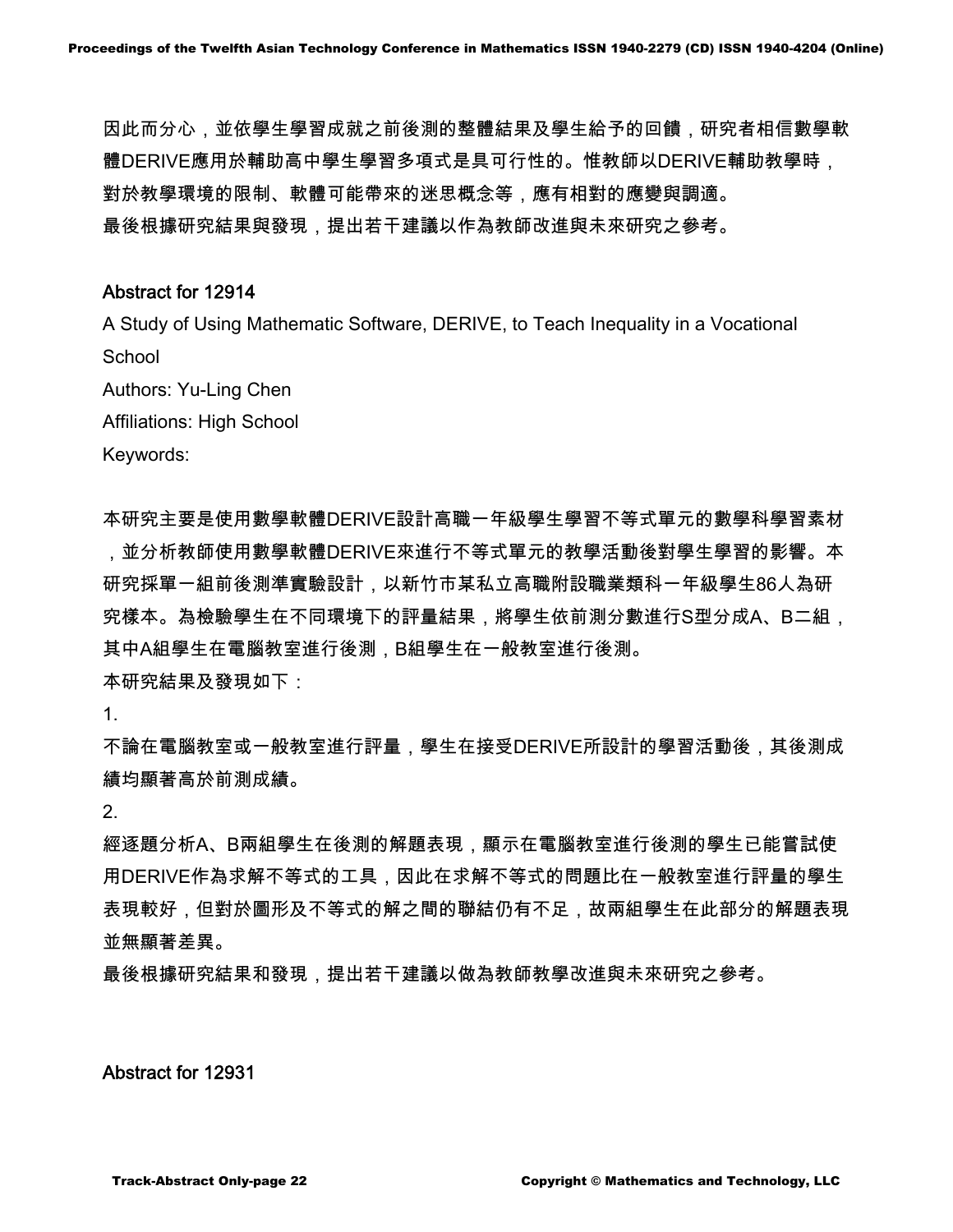Examples of Designing High School Mathematics Teaching Elements through the Use of Adaptive Software EXCEL Authors: Cheng-Feng Li Affiliations: high school Keywords:

高中數學教材內容包括代數、三角、幾何、組合數學、機率統計、微積分等範圍。目前常用 於製作高中數學教學元件的軟體有GSP、Cabri、Cabri 3D、Excel

、VBA、Maple、Mathematica、Visual Basic、MPS(Dynamic Math PowerPoint)、Flash、Java等類別。每一種軟體都有它獨特的功能與優勢,如果能夠將一個 教材單元的內涵,根據它的特性,用最經濟、方便、有效、合適的軟體(單元適性化軟體) 設計教學元件,以配合數學素材教學內容的呈現,將可達成最好的教學效果。

這個工作坊我將以Excel作為設計數學學習素材的工具,分享其應用實例。Excel具有計算、 函數繪圖、處理演算法及遞迴關係等特性,而Excel

VBA具有計算控制的功能。由這個工具可以發展的教學元件範例有:區隔式輾轉相除法、二 元一次、三元一次整係數不定方程式的整數解、勘根定理高斯消去法、常態分配、信賴區間 。期許未來教師能利用單元適性化軟體的優勢,呈現素材特點,希望本工作坊能帶動數學教 師投入教學元件製作的興趣,並進一步提升數學教學效果。

## Abstract for 12958

題目:在電腦套裝軟環境下經營數學探究之研究

Authors: Cheng-Hua Tsai

Affiliations: National Taichung First Senior High School

數學輔助軟體所具備的數學溝通與計算、動態呈現及操作-模擬-

實驗等特性,為學生提供一個具有創新溝通及假設猜想的學習環境,是十分有利於學生的自 主發現和樂於探索。因此,我們提出一個應用軟體輔助數學探索的模式--

「提出問題─探究活動─成果交流」,作為一種體驗學習,亦是一種快樂學習,更是一種研 究學習的基準。這樣的模式是以問題為主軸,透過數學軟體的輔助特性,藉以貫穿整個探索 過程,並可作為指導學生進行數學探究或進行専題式教學的一個參考依據,讓學生在數學問